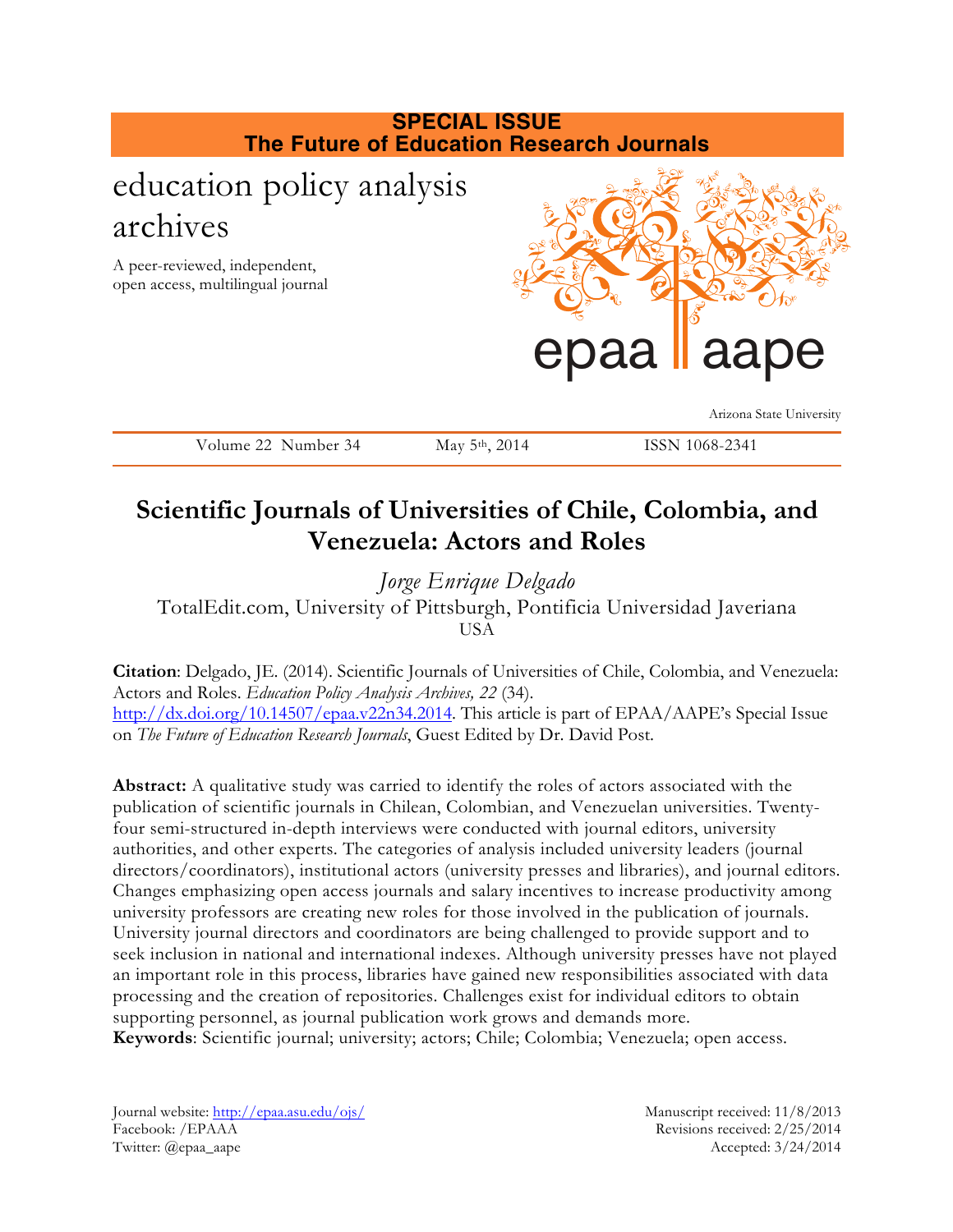**Revistas Científicas de Universidades de Chile, Colombia y Venezuela: Actores y Roles**

**Resumen:** Se realizó un estudio cualitativo con el fin de identificar el papel de los actores asociados a la publicación de revistas científicas en universidades de Chile, Colombia y Venezuela. Se realizaron 24 entrevistas semiestructuradas a profundidad a editores de revistas, autoridades universitarias y otros expertos. Las categorías de análisis incluyeron líderes universitarios (coordinadores de revistas), actores universitarios (editoriales universitarias y bibliotecas), y editores de revistas. Cambios hacia la publicación de acceso abierto e incentivos salariales para aumentar la productividad de los profesores universitarios están generando nuevos roles entre quienes están involucrados en la publicación de revistas. Los coordinadores de revistas universitarias deben proporcionar apoyo y ayudar a buscar la inclusión de las publicaciones en índices nacionales e internacionales. Las editoriales universitarias no han jugado un papel importante en este proceso, en tanto que las bibliotecas han ganado nueva responsabilidad asociada al procesamiento de información y la creación de repositorios. Los editores de revistas, por su parte, enfrentan desafíos para conseguir personal de apoyo a medida que la carga de trabajo para la publicación y las exigencias de las revistas aumentan.

**Palabras clave:** Revista científica; universidad; actores; Chile; Colombia; Venezuela; acceso abierto.

**Revistas Científicas das Universidades de Chile, Colômbia e Venezuela: Atores e Papéis Resumo:** A pesquisa qualitativa foi realizada para identificar os papéis dos atores associados à publicação de periódicos científicos em universidades chilenas, colombianas e venezuelanas. Vinte e quatro entrevistas semi-estruturadas em profundidade foram realizadas com editores de revistas, autoridades universitárias e outros especialistas. As categorias de análise incluiu os dirigentes da universidade (coordenadores de jornals), atores institucionais (editoras universitárias e bibliotecas) e editores de revistas. Alterações enfatizando revistas de acesso aberto e incentivos salariais para aumentar a produtividade entre os professores universitários estão criando novos papéis para os envolvidos na publicação de revistas. Coordenadores de periódicos universitários e estão sendo desafiados a fornecer suporte e buscar a inclusão em índices nacionais e internacionais. Apesar de editoras universitárias não têm desempenhado um papel importante neste processo, as bibliotecas ganharam novas responsabilidades associadas com o processamento de dados ea criação de repositórios. Desafios existem para editores de revistas para obter o pessoal de apoio, como o trabalho de publicação da revista cresce e exige mais.

**Palavras-chave:** Revista científica, universidade, atores, Chile Colômbia, Venezuela, o acesso aberto.

## **Introduction**

In the last two decades, science, technology, and innovation (STI) in Latin America have made notable progress. This development resulted from an increasing emphasis given to research, which has been traditionally carried out in universities, mostly public (Delgado, 2011a; Didriksson, 2008; Fischman et al., 2010). As a result of the increased attention to research, scientific journals, that is, those that publish research and evaluate manuscripts through peer-reviewing, have grown qualitatively and quantitatively (Delgado, 2011a; Fischman et al., 2010; Holdom, 2005; RICYT, 2007).

This situation has been favorable for the growth of journals due to the intersection of several factors. The first factor is the development of electronic publication and open access (OA) initiatives (Alperín & Suhonos, 2007; Alperín et al., 2008; Delgado, 2011b; Edgar & Willinsky, 2010; Farga Medín et al., 2006; Fischman et al., 2010; Hedlund et al., 2004; Holdom, 2005; Willinsky, 2006). It also is caused by the creation of institutional, national, and regional repositories and bibliographic analysis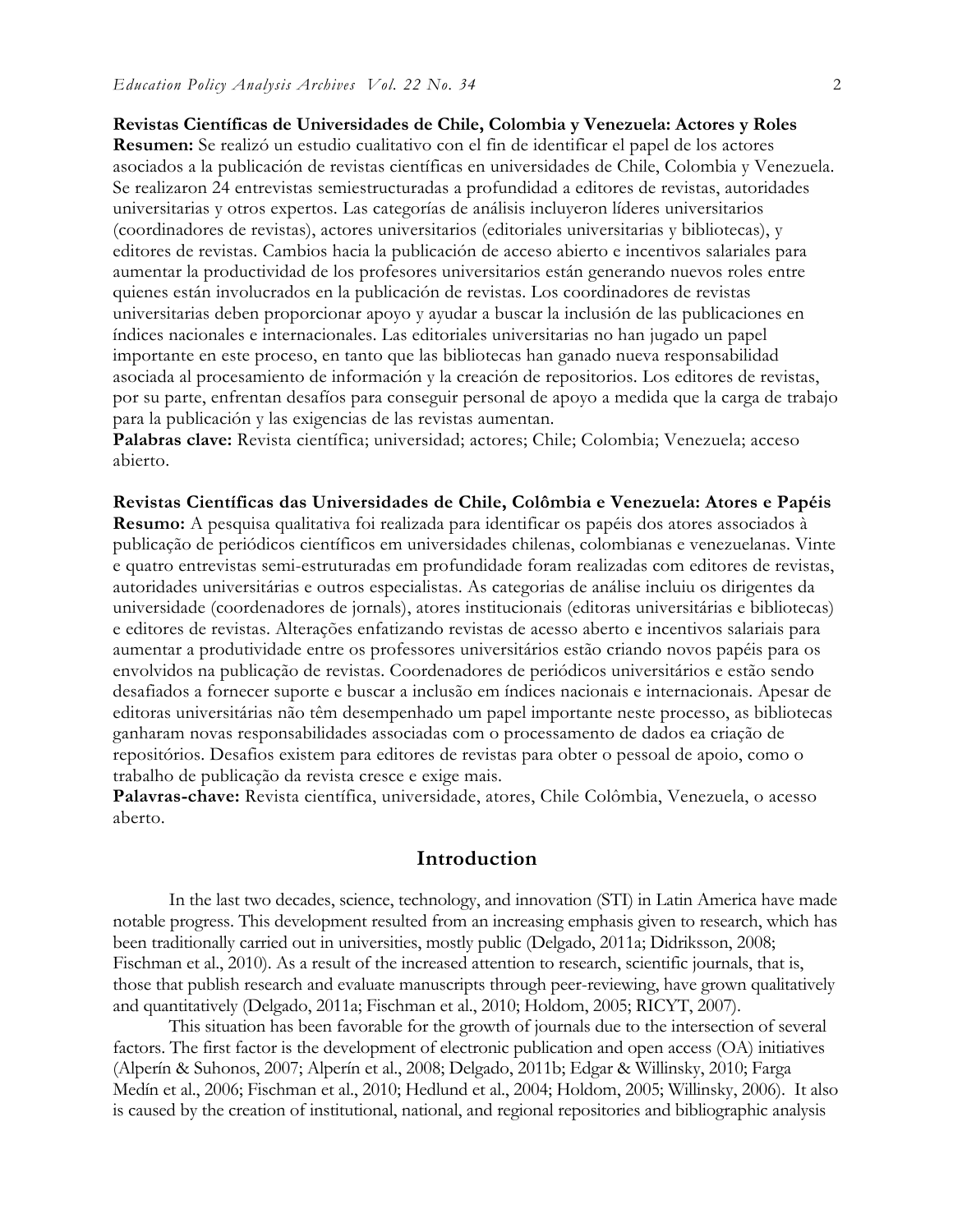services, such as Latindex, SciELO, and RedALyC that serve the Iberic-American region (Aguado López et al., 2008; Cetto et al., 2010; Charum, 2004; CNIH et al., 2006; Colciencias, 2006; Delgado, 2011a, 2011b; Farga Medín et al., 2006; Landinelli, 2008; Meneghini, 2002; Rodríguez Sánchez et al., 2010; Steenkist, 2008). Another factor is the growth of doctoral programs and faculty members with doctoral degrees in universities (Aupetit, 2007; RICYT, 2010). There is also a role played by the implementation of salary incentives for publication in indexed journals as part of policies that promote productivity and innovation; the development of accreditation systems. The popularization of university rankings has been important, as well (Bernasconi, 2008; Pires et al., 2008; Post, 2012; SCImago, 2013). Finally, there is a growing need to disseminate research relevant to the region in the most frequently spoken languages, Portuguese and Spanish (Alperín et al., 2008; Borrego & Urbano, 2006; Buela-Casal et al., 2006; Meneghini & Packer, 2008; Steenkist, 2008; Utges, 2008).

The most accomplished and recognized scientific journals in Latin America are mainly published by academic units within universities (Bernasconi, 2008; Cerda Silva, 2009; Colciencias, 2012; Fischman et al., 2010; FONACIT, 2009). This type of publisher differs from other regions in the world, like Europe and North America, where journals are more commonly published by academic associations and/or corporate publishers (university press units in those countries have developed as corporate publishers) (Altbach, 2005; Delgado, 2012). The dynamics of journal publication between publishers are unique in Latin America. University journals in Latin America do not necessarily have a subscriber list, nor do they count on a referee base used in scientific societies. They also lack the management capacities of commercial publishers. In addition, they have been transitioning from print to OA electronic publication with an increasing pressure to be indexed by the most prestigious bibliographic services (Albornoz, 2009).

With an increased focus on productivity, measures of research outcomes are frequently used to determine impact of publications. Different types of citation analysis are carried out to make decisions related to funding, inclusion in bibliographic indexes, and institutional/journal rankings (Alperin et al., 2011; Borrego & Urbano, 2006; Delgado, 2011a). There is limited research published on the policies, management, and dynamics at the institutional level associated with the publication of university journals in Latin America (Cerda Silva, 2009; Delgado, 2011a; Fischman et al., 2010). This study focuses on the actors and roles involved in the publication of journals in major Chilean, Colombia, and Venezuelan universities. These three countries have comparable higher education systems, close research outputs, and mechanisms to evaluate and/or finance national journals. This study analyzes the roles of actors involved in the publication of scientific journals in universities from Chile, Colombia, and Venezuela, in order to identify trends in journal management for this type of publications when they are published in universities.

#### **Methods**

Within a social constructivist epistemology (Crotty, 2003; Paul, 2005), the methodological approach of the study is qualitative and combines data from interviews and other sources such as websites and institutional documents. In-depth, semi-structured interviews (Neuman, 2006) were conducted with key informants from selected universities (journal editors and university authorities) and experts in the fields of higher education and information/science studies in Chile, Colombia, and Venezuela.

The study uses *institutions* as unit of analysis. It looks at the roles of actors involved in the publication of scientific journals in twelve major universities from Chile, Colombia, and Venezuela. As it was mentioned above, most research originates in public universities and a few private universities in Latin America (Arocena & Sutz, 2005), which was the criterion used to select institutions for the study: one traditional private Catholic and three public universities from each country (Table 1). Why focus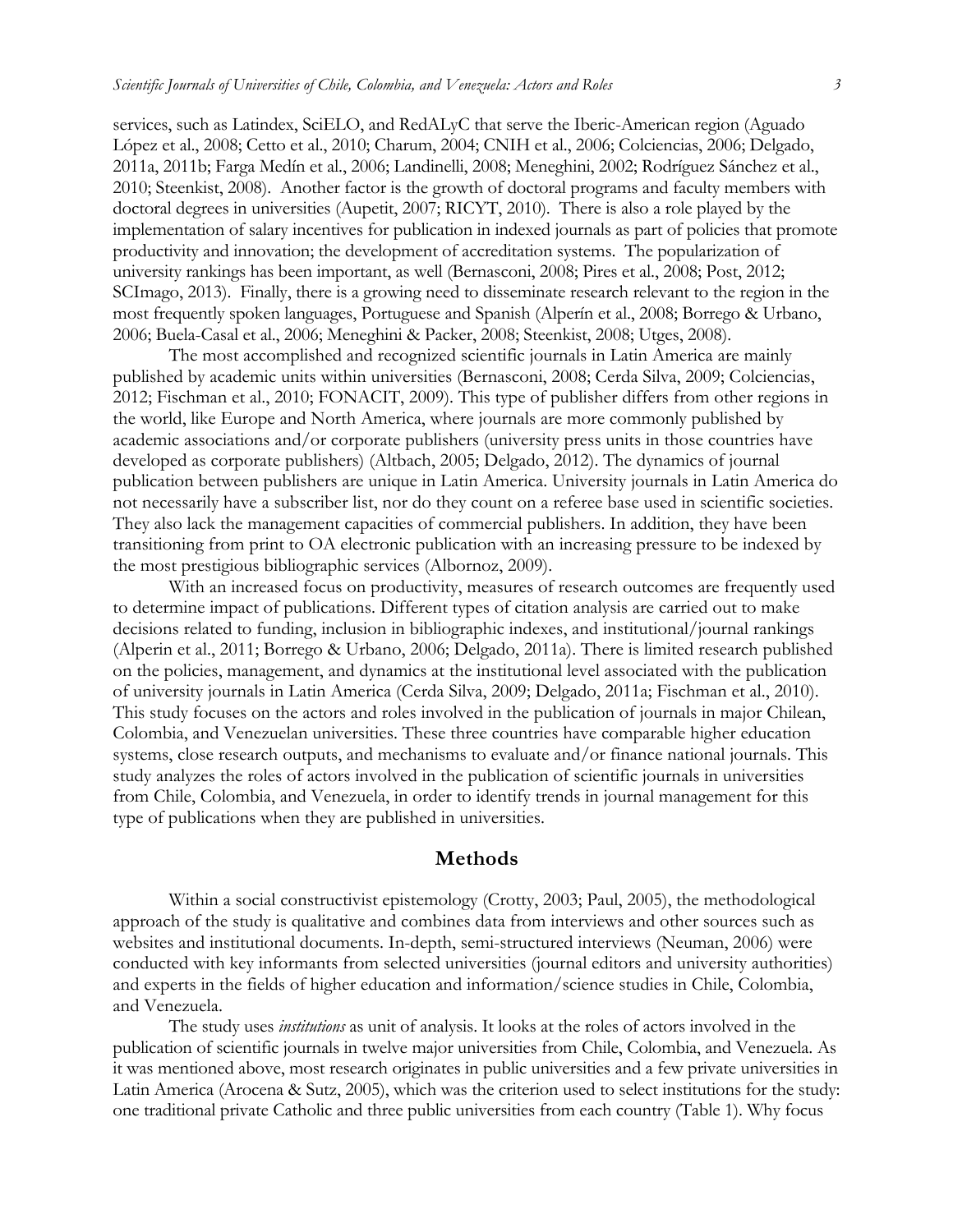on these elite institutions? As one informant stated, "Here in Chile, like in the rest of Latin America, research is highly concentrated in a small number of universities. Those are national and traditional universities that have received over time greater government support." The universities in the study had the largest number of journals in the national journal lists: SciELO Chile that is managed by the Chilean National Commission for Scientific and Technological Research—CONICYT (data from 2011), the National Bibliographic Index Publindex of the Colombian Department of Science, Technology, and Innovation—Colciencias (data from 2012), and the Venezuelan National Fund for Science, Research and Technology—FONACIT (data from 2009).

Table 1

*Number of Interviews by Country, Informant/Institution, City/Campus, and Ownership (2009-2010, follow-up 2011-2012)*

| Country   | Informant or Institution          | Number of<br>interviews | City/campus | Ownership |
|-----------|-----------------------------------|-------------------------|-------------|-----------|
| Chile     | Expert/national authority         | 2                       |             |           |
| $(n=9)$   | Pontificia Universidad Católica   | 2                       | Santiago    | Private   |
|           | Universidad de Chile              |                         | Santiago    | Public    |
|           | Universidad Austral               | 2                       | Valdivia    | Public    |
|           | Universidad de Concepción         | $\overline{2}$          | Concepción  | Public    |
| Colombia  | Expert/national authority         |                         |             |           |
| $(n=7)$   | Pontificia Universidad Javeriana  |                         | Bogotá      | Private   |
|           | Universidad Nacional de Colombia  | $\overline{2}$          | Bogotá      | Public    |
|           | Universidad de Antioquia          |                         | Medellín    | Public    |
|           | Universidad del Valle             | 2                       | Cali        | Public    |
| Venezuela | Expert/national authority         |                         |             |           |
| $(n=9)$   | Universidad Católica Andrés Bello |                         | Caracas     | Private   |
|           | Universidad Central de Venezuela  | 2                       | Caracas     | Public    |
|           | Universidad del Zulia             | 2                       | Maracaibo   | Public    |
|           | Universidad de Los Andes          | 2                       | Mérida      | Public    |
| TOTAL     |                                   | 24                      |             |           |

The decision to include these universities (Table 1) was based on their position in the SCImago Institutions Ranking that analyzes scientific publications using the Scopus database (SCImago, 2013). At the country level, Chile, Colombia, and Venezuela have relatively consistent scientific output indicators. The three countries also have (or had until recently) similar journal evaluation and/or funding systems. First, the Chilean STI system has a university ranking that measures, among other indicators, research productivity; a competitive line of funding for projects that journals can apply for; and the coordination of Latindex and SciELO—that is the equivalent to a national journal core list—by CONICYT (Bernasconi, 2007; Prat, 2001). Second, in Colombia, university salaries reward productivity—public universities through salary increases and private institutions mainly through one-time bonuses, in a system that uses the National Bibliographic Index Publindex as source of information. University accreditation also includes publications as indicator of quality and research outcome (Charum, 2004; Charum et al., 2002; Gómez, 1998; República de Colombia et al., 2006a; República de Colombia et al., 2006b). There is no public funding for journals in Colombia. Third, in Venezuela recent government actions have restricted funding for STI that do not contribute to national development (López & Odremán, 2010; República Bolivariana de Venezuela, 2010). Until 2009, the country had a Program for the Promotion of Researchers—PPI (acronym in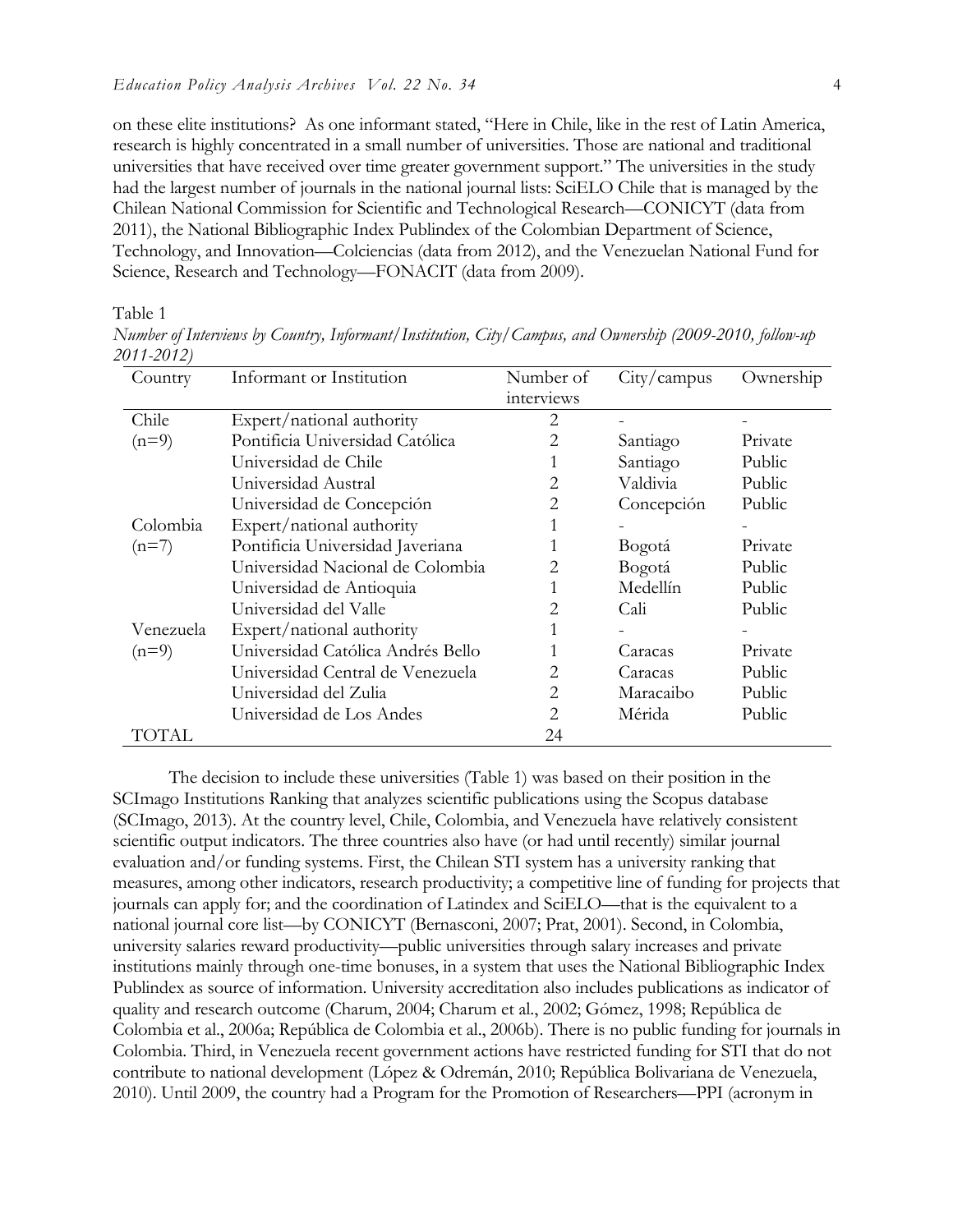Spanish for *Programa de Promoción al Investigador*) that granted salary bonuses for publication in indexed journals. Also, there used to be a master journal list that provided funding for the inclusion of journals in SciELO (Delgado, 2011a). PPI was later changed by the Program for the Stimulus of Innovation and Research—PEII (acronym in Spanish for *Programa de Estímulo a la Innovación y la Investigación*) with some changes in the evaluation criteria. Professors from Venezuelan public universities also receive incentives for productivity, but they are more like one-time bonuses. The specific contexts of these three countries show different research outcomes (Delgado & Weidman, 2012).

Interviewees were chosen mainly through snowball sampling (Trochim, 2006). Table 1 shows institutions and number of interviews in the study. Interviewees from Chile included a national expert in higher education, a national expert in communication of research, six journal editors, a school director of research and publications, a university journal coordinator, and a library director. Interviewees from Colombia were a national expert in sociology of science, three journal editors, an assistant editor, two university journal coordinators, a vice dean for research, and a SciELO employee. The interviews from Venezuela were conducted with a national expert in science and technology studies, four journal editors, two university journal coordinators, two research council directors, and a coordinator of publications. In some cases, an interviewee had more than one role.

Audiotaped interviews were conducted in Spanish, and then translated. My data analysis aimed to identify recurring themes allowing creating analytical categories. The supra category of this report, *actors*, explores which and how university authorities and key actors/university units are involved in decision-making and support for the publication of journals. This supra category is divided into three subcategories: *university leaders*, *institutional actors*, and *journal editors*. The subcategory "university leaders" has as indicator the existence of a director/coordinator of university journals and the university unit where that person would belong to. The subcategory "institutional actors" identifies university units and personnel involved in the publication of journals and their role. The subcategory "journal editors" looks at different roles and characteristics that editors may have within the institutions. Actors and their roles are summarized in Table A1 (Appendix). On the one hand, an etic approach was used to determine the analytical categories; on the other hand, an emic approach was helpful to identify the key process and management trends developed by universities to publish their journals.

## **Findings**

#### **University Leaders in Public Universities**

In general, the 12 universities included in this study are complex institutions with different governance, organization, and administrative structures. However, the findings in this study showed some patterns. For instance, the largest and most prestigious public universities in each country, *Universidad de Chile*, *Universidad Nacional de Colombia*, and *Universidad Central de Venezuela* are highly decentralized institutions, whose schools, departments, and centers are autonomous academic units regarding decision making and budget allocation. A warrant for this argument comes from the question that a key informant from the *Universidad de Chile* asked during the interview, "How do you manage to talk about policies when Chile has 90 universities, and within the largest ones each department has its own policies?" The next excerpt serves to support this argument for the *Universidad Nacional de Colombia*,

The University does not have a policy to fund its journals. Each school has to determine in its budget the funding for journals and each journal must consider selling advertisements, subscriptions, etc. Basically, all the journals of the university depend on the department, institute, or unit that publishes them. At the moment,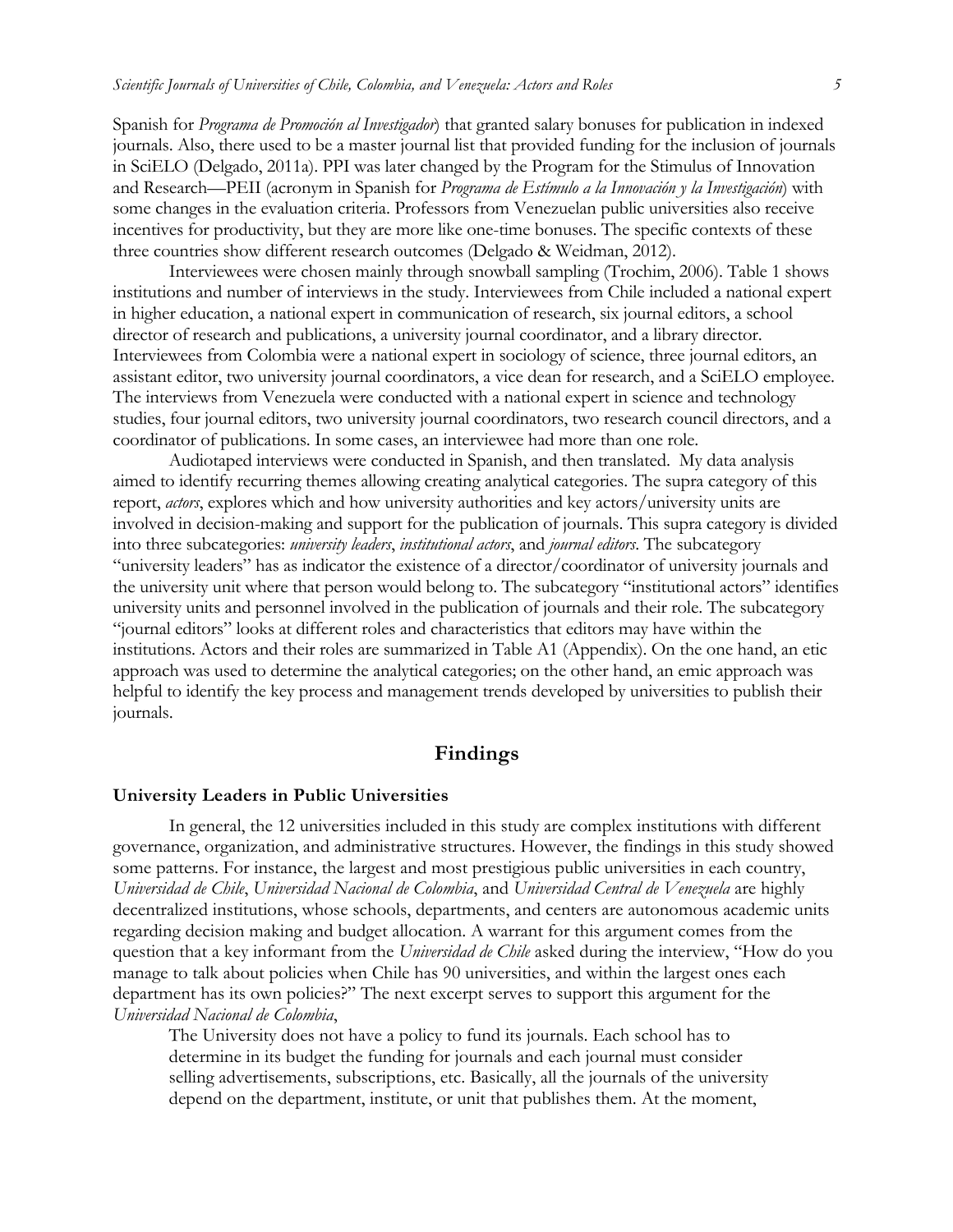there is not any university policy to support print journals. … A need for editorial policies emerged, but it is not being done as a university but as a school. For example, at this moment, the school of medicine already created an editorial committee with policies, and I believe that each unit is contributing three percent of its resources to this committee.

Among the three largest public universities in the study, the *Universidad Central de Venezuela* (UCV) is the least centralized in terms of organization and policy. There is not a unified policy for the publication of journals, and when there have been attempts to create one, they are aborted as a result of changes in commissions and university authorities (elected positions for specific periods). This is more complicated with the current political context in the country. A journal editor stated,

One of the reasons [for the failure of some journals] is that we do not have a university policy for the publication of journals. I have been here since 2000 and every time new commissions are created but they do not achieve anything … they change again, because there are elections every four years, and everything starts again. Funding, lack of policies, and the political problem… The UCV has 17 press units, with different levels of consolidation among schools and research centers. This kind of things happens all the time also because of the size of the UCV. In some cases, they [publications] do not meet even minimum criteria like [having] ISBN [meaning ISSN]. [It happens, for instance, in the schools of] humanities, and law and political science. Many schools do not provide funding for their own journals, such as humanities that has 14 journals. I do not know how they do it.

These three universities do not have an overarching authority/position to coordinate university journals. However, within academic units a person responsible for publications may or may not exist. For example, the *Universidad de Chile* School of Social Sciences has a director of research and publications who establishes general criteria and provides some funding for journals; however, individual departments within the school are autonomous to determine their organization and criteria to develop their own journals. As the interviewee from *University of Chile* expressed,

There is not a unique unit within the university. Each school generates its own journals and publications. The School of Social Sciences has its own coordination of research and publications. We try to promote that every study is published. Besides the [six disciplinary] journals, there are books. There are departments like Sociology that have their own journals and books; they are working in partnership with a [external] press unit that publishes all their publications.

Among the other public universities of this study, the *Universidad de Concepción* (Chile), the *Universidad de Antioquia* (Colombia), and the *Universidad del Zulia* and the *Universidad de Los Andes* (Venezuela) have a specific person/unit in charge of developing journals. In the case of the *Universidad de Concepción*, the coordinator of journals is also the editor-in-chief of one of the oldest journals in the country. He is also the director of the university press unit that is a unit within the university library. The focus in this university has been to support the top-ranked journals that have been first included in the Thomson Reuters' Web of Science (WoS) and SciELO,

The university press unit supports SciELO and ISI [WoS] journals, basically with the editing and printing expenses… We have supported some journals that without being [in the indexes] have some possibilities. The problem is that many of them publish one or two issues and then disappear.

Regarding the other two countries, in Colombia, the *Universidad de Antioquia* has a leader of the journal editor committee who serves as a liaison between the committee and the office of the Vice Rector for Research. At the *Universidad del Valle*, there is some coordination by the editorial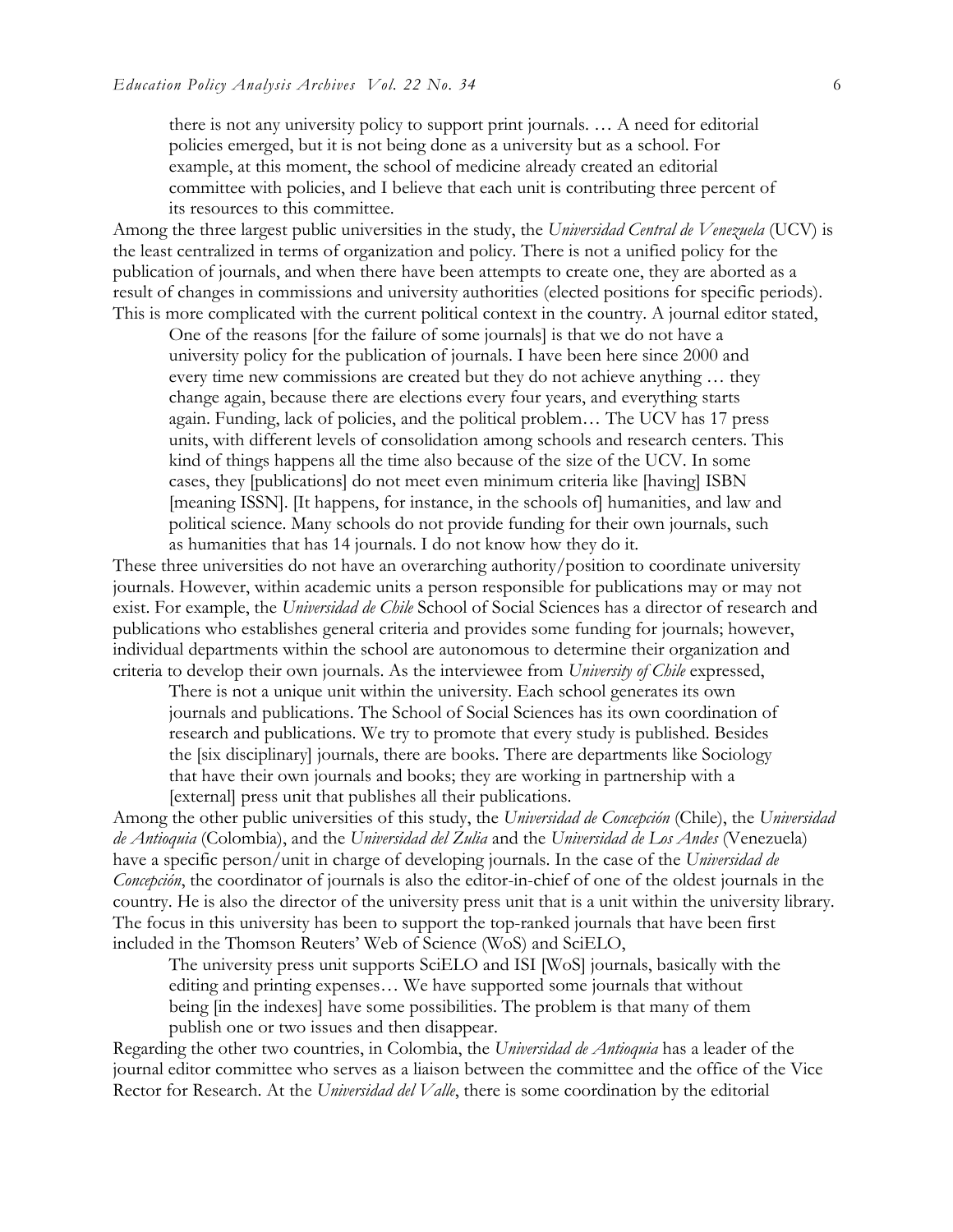committee. On the other hand, Venezuelan public universities have units called "Councils for Scientific, Humanistic, and Technological Development." These Councils take charge of promoting research. The council at the *Universidad de Los Andes*, the CDCHTA ("A" for the arts), has an expert in library science as coordinator of journals who has created a strategy to develop the institution's publications. Likewise, the council at the *Universidad del Zulia* is called CONDES, whose director and staff make and implement the policy to develop the university journals. They have emphasized open access publication and getting their journals included in the most prestigious indexes, mainly those of the WoS. As the director of CONDES commented, he was proud to have seven journals indexed,

There are 28 journals at the LUZ [Universidad del Zulia]. … In 2008, the LUZ had seven of the nine Venezuelan journals included in the SCI [part of the WoS]. … This effort that started in 2001 makes us have the majority of the mainstream journals in Venezuela.

#### **University Leaders in Private Universities**

Three large private Catholic universities were included in the study, the *Pontificia Universidad Católica de Chile*, the *Pontificia Universidad Javeriana* (Colombia), and the *Universidad Católica Andrés Bello* (Venezuela). The *Pontificia Universidad Católica de Chile* did not have a position assigned to coordinate journal publication. However, the office of the Vice Rector of Communications and Continuing Education is in charge of establishing some standards for the publication of journals. When they realized there were several journals at the university, they worked with the schools and created a section within that office to create some publication guidelines. They are more like standards for uniform institutional image than norms for publication; journals are autonomous to develop their own management systems.

The Vice Rector for Academic Affairs of the *Pontificia Universidad Javeriana* in Bogotá created the position of coordinator of scientific journals that is affiliated to the university press. This person is in charge of the technical development and strategic positioning of the university journals. The journal coordinator explained the history,

[In the] early 2000s, [journal editors were unhappy due to] the amount of work and the excessive workload that Publindex implied. … This was heard by the Vice President for Academic Affairs. … A weakness of Javeriana was the lack of clear processes for the publication of scientific journals. [There were] more meetings with editors at the university, some supported by the [Colombian] Observatory of Science and Technology, and some by the university library in [indexing] processes with EBSCO and SciELO. With the help of a couple editors, psychology and management, statistics and results of what was happening and trends were shown to the deans at the University Academic Council. They started to seek the best, effective and viable solution. There are universities that, from the office of the Academic Vice Rector, have people hired to work exclusively with editors on these issues; it was also perceived that it was a work that should be developed at the university press unit. And that work should be geared to many university units in order to really work. The decision of the vice rector was to create a position.

On the other side, the *Universidad Católica Andrés Bello* is mainly a teaching-focused higher education institution that has grown and developed some research in recent decades. Research and publications are incipient in this institution and they are coordinated at the university press. Most journals, however, are the result of efforts by individual editors.

To summarize, the involvement of university authorities/leaders in the development of scientific journals varies from one university to another. These variations may be related to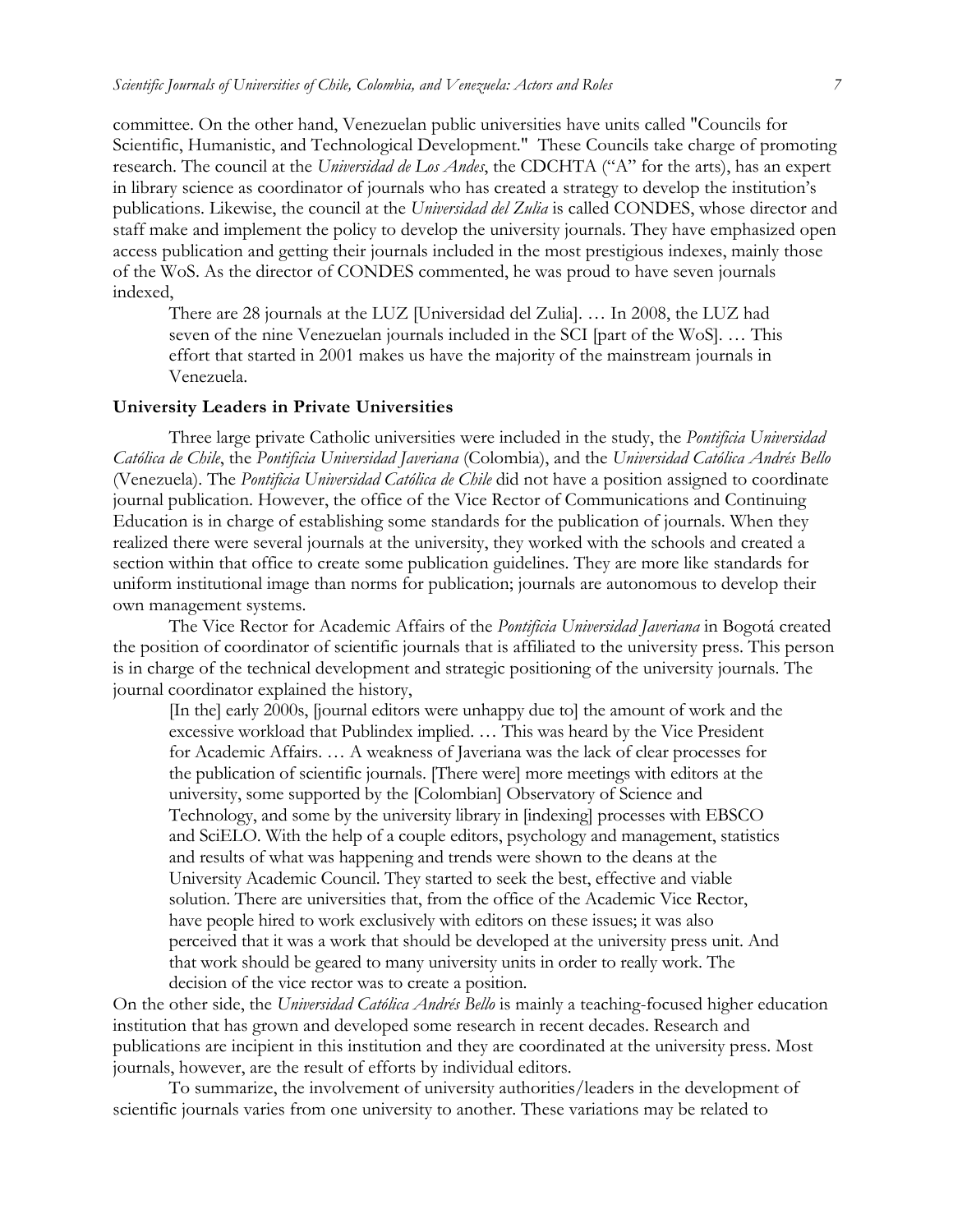institutional factors such as the institution's structure and organization, centralized/decentralized governance, and research tradition. In more complex and democratic universities (*Católica de Chile, Chile, Austral, Nacional de Colombia, Antioquia, Valle,* and *Central de Venezuela*), governance is more decentralized and authorities supporting the development of journals might be found in more local units such as schools, centers, or departments. In institutions with more centralized authority or maybe more leadership of central units such as councils of research and development (*Zulia* and *Andes*) and vice rectors for academic affairs or research (*Javeriana*), it may be possible to find a specific person/position in charge of providing guidance and support for journals. Personality (*Javeriana*, *Zulia*, and *Andes*), journal publishing experience (*Concepción*, *Javeriana*, and *Andes*), and qualifications, including library science (*Antioquia* and *Andes*) and management (*Javeriana*), are characteristics that can contribute to the work of those in charge of supporting journals. In institutions with less research tradition (*Andrés Bello*) involvement of authorities at any level to support the publication of journals may be small.

Given the nature and characteristics of the publishing work, it could be expected that journal editors and editorial committees have the autonomy to develop their own publications. The role of university authorities/leaders on the publication of journals is more oriented to guarantee university uniformity standards (*Católica de Chile*) and to meet national and international academic and publishing standards (*Concepción*, *Antioquia*, *Javeriana*, *Zulia*, and *Andes*).

Involvement of university authorities in the development of journals varies among institutions. However, a pattern consisting of an office or a person/position in charge of supporting institutions' journals was identified among some universities in this study (*Concepción*, *Javeriana*, *Antioquia*, *Zulia*, and *Andes*).

#### **Institutional Actors: University Press Units**

The previous section analyzed how university leaders are involved in the publication of journals. The second subcategory, "institutional actors," identifies university units and personnel involved in the publication of journals and their role. Besides editors and their editorial teams, and possibly some authorities/leaders, there are other institutional actors who participate in the publication of journals. One is the university press unit. In most of the universities, the press provides editing, typesetting, formatting, printing, and distribution services. University presses focus mostly on the publication of books.

At the *Universidad de Chile*, even though there is a press unit, it was not seen as an important actor involved in the publication of journals. The role of the press unit could be mostly related to editing and distribution, but not to the management or development of journals. Similarly, in Colombia, the *Universidad del Valle* also has a press unit and its role seems to be more important for the publication of books. This unit also participates in the design of journals, and provides the guidance for journals to meet the Publindex criteria. Also in Colombia, the press unit of the *Universidad de Antioquia* emphasizes book publication (activity that occupies most of its capacity) and journal editors conduct the publishing process on their own. However, it is recognized that the press participates providing material to the printing unit to develop the layout of journals. As the interviewee from *Universidad de Antioquia* explained,

Each journal at the University is managed differently because the *Universidad de Antioquia* press has too much work and we would have to be in line a couple of years to get a material published. Therefore, each journal has an independent editorial process. The only thing they do is to provide the electronic version of documents to the press unit for layout.

There are, however, some exceptions. One example is the *Universidad de Concepción* press in Chile that supports the publication of highly ranked journals. This unit offers funding as well as proofreading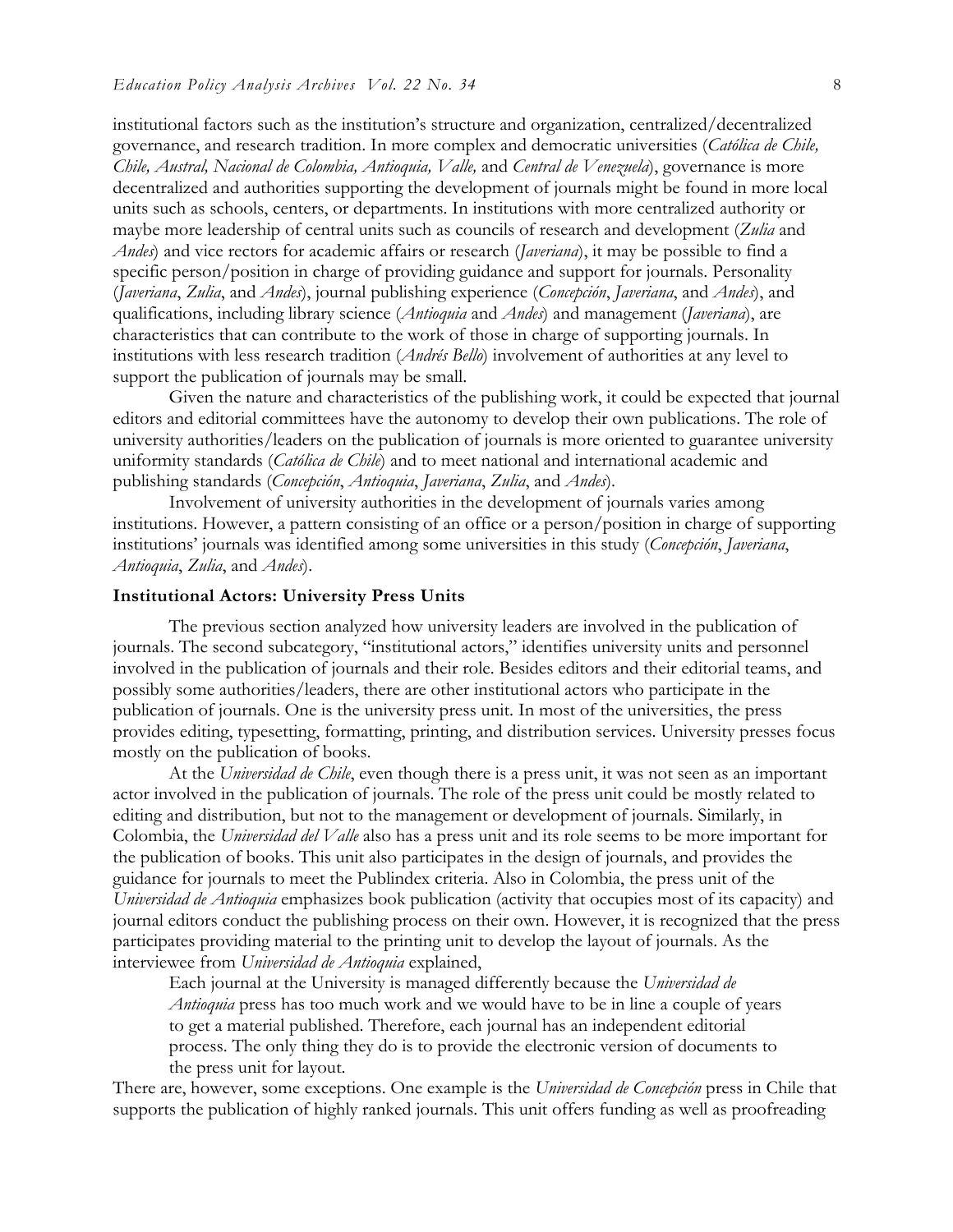and layout services, but not printing. Printing is outsourced outside the university and electronic publication is done mainly through SciELO. The interviewee from the *Universidad de Concepción*  indicated that,

The Sello Editorial [university press unit] was born in 2000. Before, there was a sub direction of university publications. The creation of the Sello implies the creation of a policy. … The Sello collaborates [with the journals] doing the layout, proofreading. We do not have a printing unit. We outsource with an external printing company... that has cutting edge technology. But we have a pre-print office where we do layout, turn texts into PDF format, and send them to the printing company for printing. We have a chief editor in charge of this process.

As mentioned above, the *Pontificia Universidad Javeriana* press coordinates editing, layout, proofreading, and printing services; it serves as a bridge between the journals and the legal unit, the information and communication technologies (ICT) unit, and the library; it also coordinates strategies to make alliances with indexing organizations and works in collaboration with the office of the Vice Rector for Academic Affairs to develop policy for journal publication and even faculty salaries. This university also has a printing unit (Javegraf) where most journals are printed. Javegraf also offers editing, layout, and proofreading services to some journals, competing with the press unit by offering this kind of technical services.

Also, as it was mentioned before, the *Universidad Central de Venezuela* is a special case because it has 17 press units, including the one that is part of the Council for Scientific and Humanistic Development—CDCH. The need for the policy is considered urgent but the size and complexity of the university makes it a difficult task to achieve.

#### **Institutional Actors: University Libraries**

Another institutional actor associated with the publication of journals is the university library. Besides managing the collections, acquiring databases, and exchanging journals with other institutions, libraries have gained relevance with the development of open access electronic publication and the increased search for inclusion in indexes and repositories. In universities such as *Austral* from Chile, *Javeriana* and *Antioquia* from Colombia, and *Andes* from Venezuela, libraries support journals by doing metadata processing (preparation and markup) for bibliographic systems such as SciELO. It is a process that uses markup language to prepare files for electronic publication by indicating elements (titles, authors, addresses, abstracts, body of a document, references with all their components, etc.) that will be used for internet search and analysis (SciELO, 2000). This can be appreciated with the following excerpt from an interview with a journal editor from the *Universidad Austral de Chile*,

Currently, the central library is in charge of library exchanges and technology issues. They also support the journal. One of the technical processes to publish the journal in SciELO is carried out by the library. We have a very good relation with them and they do part of the technical work that we could not do because of lack of time. Also [the library develops] some of the relationships with other journals.

In other cases, university libraries are in charge of open access repositories of institutional documents and/or journals. This type of electronic document warehouses is important for archiving and preservation. All the universities in this study have an online portal that lists their journals. However, there are specifically journal repositories at the universities of *Chile*, *Austral de Chile*, *Javeriana*, *Nacional de Colombia*, *Antioquia*, *Andrés Bello* (digitalized journals), and *Zulia*. Universities whose repositories are managed by the library system are *Chile*, *Austral de Chile*, *Nacional de Colombia*, *Andres Bello*, and *Zulia*. Table A2 (Appendix) shows the journal portals/repositories of the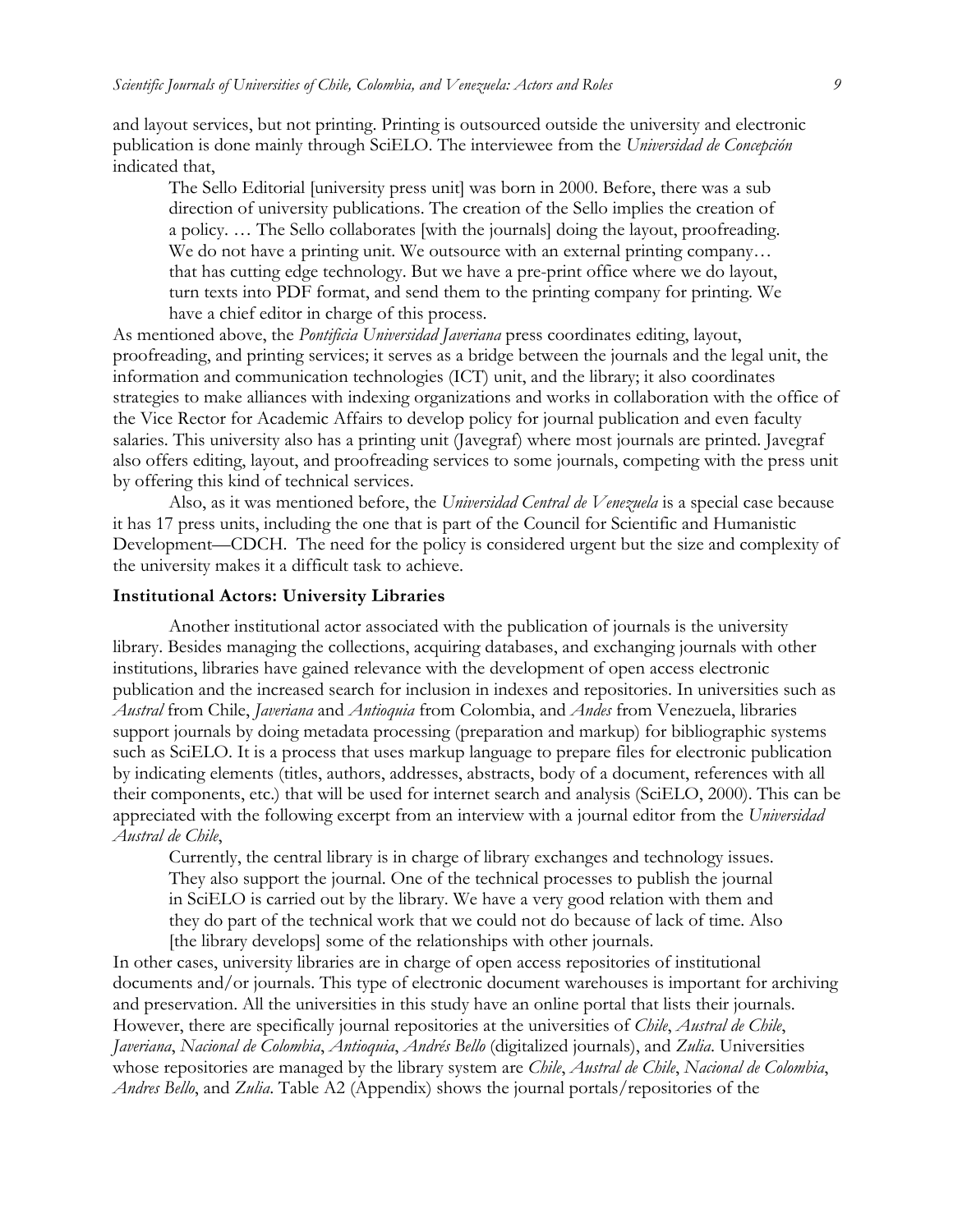universities included in this study, the academic units responsible for them, the links, and the number of journals included.

In synthesis, two institutional actors were considered important by the interviewees in the development of journals in addition to their editors and university authorities: university press units and libraries. With the exception of two universities (*Concepción* and *Javeriana*), it seems that press units have a more important role in the publication of books than journals, even though they provide some technical support. However, the university library role is being re-dimensioned with the advances in electronic publication and the importance of bibliographic services. One way libraries can contribute to the growth of journals is developing of journal repositories (this study provides interesting examples). Another way is providing data processing services for inclusion of journals in key bibliographic indexes like SciELO and LiLACS (*Literatura Latinoamericana en Ciencias de la Salud* from the Pan-American Health Organization, Regional Medicine Library—BIREME). Surprisingly, other possible actors were barely mentioned during the interviews, such as legal offices and ICT departments. One might have expected that legal offices had a role creating a framework for copyright, and one might have expected more involvement by ICT departments in the development, use, and storage of electronic journals.

#### **Journal Editors**

Editors of university journals are usually faculty members. With the increasing demand for indexation of journals, and the linking of university professors' salaries to productivity, responsibilities of journal editor have increased. In this study, most interviewees agree that the role of the editor is crucial for a journal's success. But, for many reasons, their work is challenging, and their position is undervalued in all the institutions I studied in the three countries. A first factor affecting the work of an editor is a combination of the time allocation and effort that is required to publish a journal; the second is the payment in salary and/or bonuses assigned to the editorial work. This practice varies from one university to another and even within the same institution. Concerns about salary and workload are confirmed by a journal editor from Venezuela, where the national system recognizes faculty productivity but assigns a very low weight to the editorial work; the most important/valued products are publications,

The [university] pays the salary, [provides] the name and the location, but does not release the editor from other work load or pays her/him the [editing/publishing] hours. [Institutional] statements declare the importance of editors but they do not get at least a bonus. Since the salaries are very low, we have to be constantly doing research and publishing in order to get the academic monetary bonus that is very small and that used to be paid quarterly and it is also delayed...

Some editors work *ad honorem* and some do their editing work as part of their workload; however, hours devoted are usually insufficient. It is difficult to determine how much time an editor requires to publish a journal but it often comes close to a full-time job. The next excerpt from an interview with an informant from the *Universidad de Los Andes* in Venezuela exemplifies how difficult it is to consider paying the editors because this job is not valued in productivity-based systems,

There is neither a salary bonus nor a workload release. In 2006, I tried to get that recognition [for the editors] at least a few hours, but I could not gain support for it. … In this country, [editorial work] is still a voluntary military service. I am a peer reviewer for the PPI commission. It is only marginally considered when the reviewed is going to ascend to the highest level of the [salary and seniority] ladder. That work is not valued where it is being evaluated but is highly recognized in the academic context. Rankings do not consider relevant the work of the editor. We value it but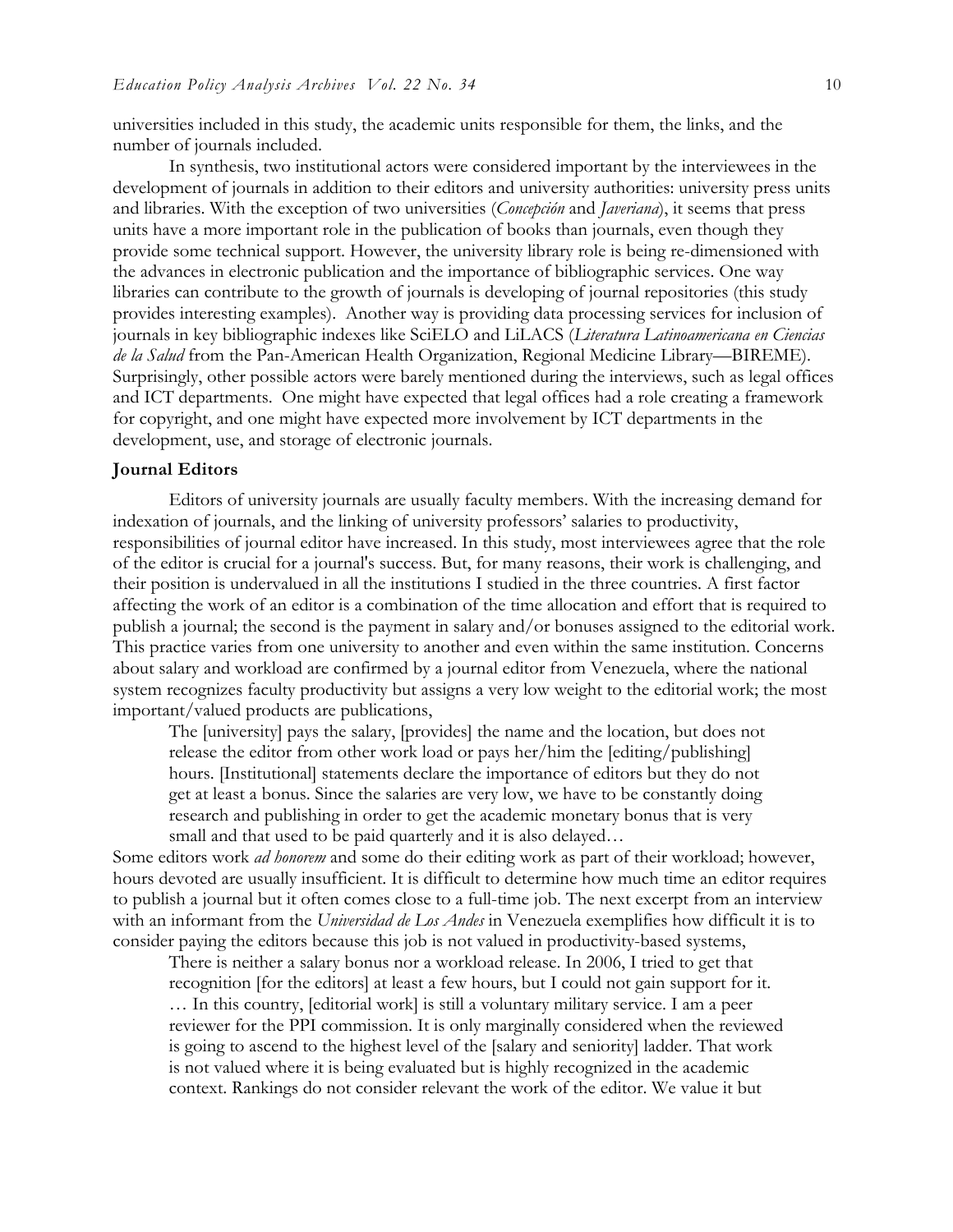the score is very low, because when a person seeks to be included in the PPI, what counts is his/her production.

As can be appreciated, the national and institutional policy context helps determine whether a professor is released of some hours to perform the editing job. For instance, at the *Universidad del Valle* in Colombia, a university authority states,

We have something very good in Univalle, Resolution No. 022 that allows a professor to be released from workload up to half time to work on research. That would include administrative activities related to research, which can be the case of journals. Even though there is not an explicit policy, this is something interesting.

The management and editing of a scientific journal competes with teaching, research, and administrative commitments. Time constraints are usually complicated with the lack of supporting personnel. In many cases, journal editors have to perform most, if not all, the duties themselves. This happens when a journal is just starting, not yet indexed, and/or recognized by the academic community. For instance, a journal editor from the *Universidad de Antioquia* says,

The problem is that we have to add teaching mostly undergraduate classes. I am worried about the excessive time I have to spend with the undergraduate program, which I love but it is too much. We should have funding in order to not to have to do secretarial work.

In a few cases, when a journal has reached a high reputation (usually associated with indexation) and enjoys some financial leverage, universities are able to hire administrative personnel. This could range from a secretary/assistant to small teams. Assistant or associate editors are in charge of technical processes. Position names also change from journal to journal. The following excerpt from an interview with a journal editor from the *Universidad Católica de Chile* illustrates that point,

In 2001 [the journal] was included in ISI [WoS]; it was the first journal of the *Universidad Católica* to enter. [The inclusion in] SciELO, I believe was in 1997. … There is a shift in the focus … Currently, the director of the journal has half of her workload assigned to the journal and the other half is to teach classes. … I am the editor [a kind of associate editor] and work 11 hours a week. And there is the secretary, who, in my opinion, does most of the work.

In universities such as *Javeriana*, *Antioquia*, and *Valle* in Colombia, and *Andrés Bello* and *Central de Venezuela*, editors complain about the growing responsibilities to publish a journal. It includes indexation seeking, journal management, and network development. Universities are slow to recognize it and to provide the resources necessary to achieve goals and meet demands.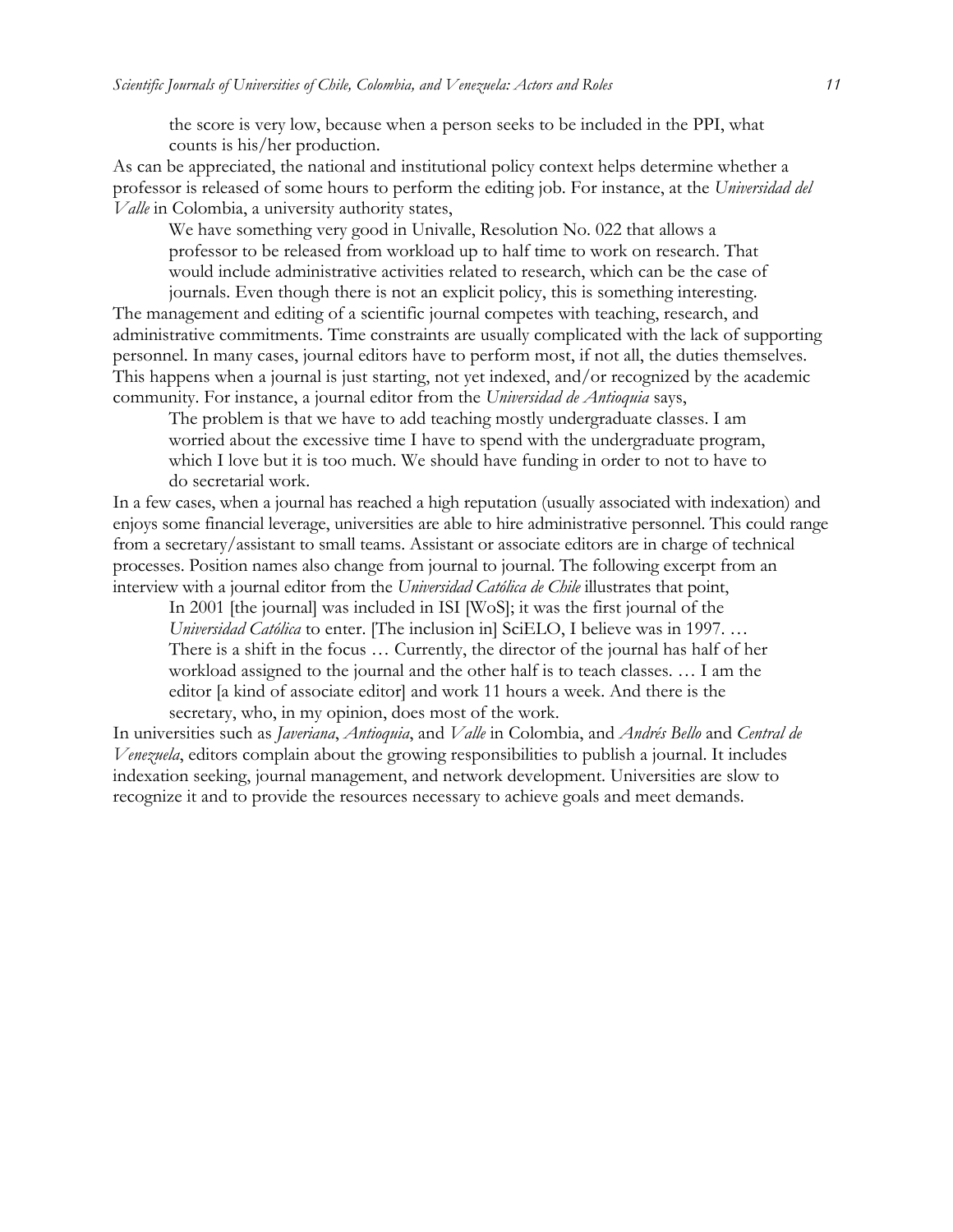

*Figure 1*. Factors associated with the work and role of the journal editor

In summary, the role and work of the editor is deemed essential for a journal to be successful. Editors give journals the ability to meet the criteria required to be included in key indexes, databases, and repositories. However, the growing demands for a better management, the creation of networks of referees, authors, and readers, and the efforts to get journals included in bibliographic databases and indexes imply an increasing workload for the editors. The number of people doing editorial labor ranges from the lonely editor who does most of the work to an editorial team, which could consist of an assistant/associate editor and/or a secretary. Payment for the editorial labor also varies from the editor who does the work entirely *ad honorem* to that who works paid hours. In many cases, the editor can assign hours from her/his workload but they are often insufficient due to, as it was explained above, the increasing demands of the editorial processes. In very few cases universities hire professional editors to publish the journals. The responsibility of the editor is very high, but the actual credit given to him/her at the national and institutional levels is low. Salary systems do not promote the editorial work either, since they mostly recognize products such as publication in indexed journals, but not who publishes those journals. Often, the publication of a journal is tied to a specific name. This poses a risk for the continuity of the publication when a new generation of editors is not trained. If the editor leaves, the journal might fall because there are not incentives for the new generations of scholars to do editorial work. Given the complex and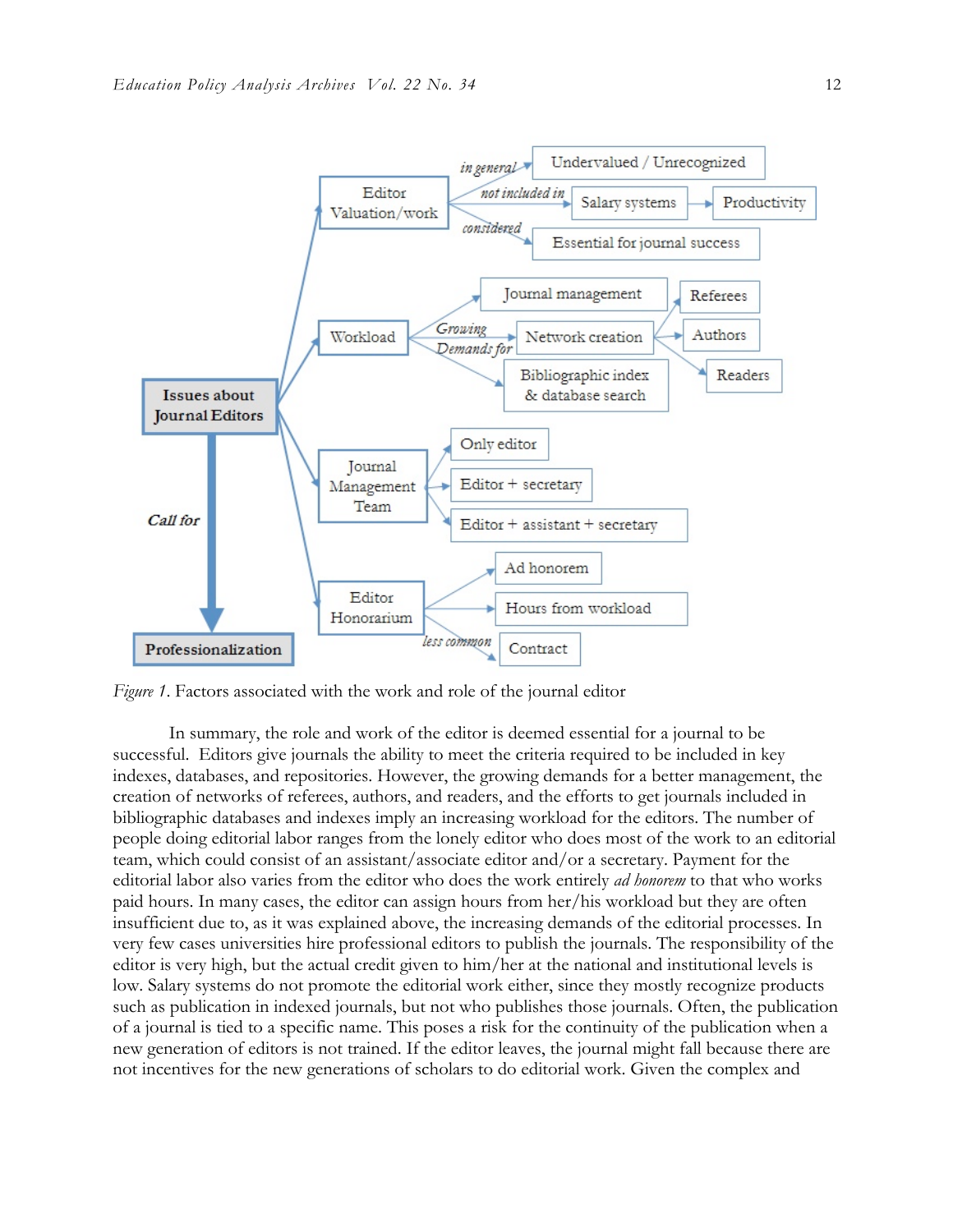increasing demands of the editorial work, editors should be professionals that is, being paid fulltime and trained.

Figure 1 summarizes the issues associated with the work and role of the journal editor. It includes valuation, workload, existence of a journal management team, and salary. A call for professionalization of the journal editor work is emphasized.

# **Discussion and Conclusions**

Current trends in scholarly communication are generating new processes and management demands on scientific publications (Delgado, 2011a; Fischman et al., 2010). Since most journals in Latin America are published by academic units within universities, the present study analyzed the actors and roles associated with the publication of university scientific journals from Chile, Colombia, and Venezuela. The ultimate goal was to identify management and organizational trends in the publication of journals. Semi-structured in-depth interviews were carried out with experts, journal editors, and authorities from 12 universities (three public and one private in each country).

The main findings of the study show how some universities have developed different strategies to coordinate and support institutions' journals. It is interesting to see how the position of university journal director/coordinator emerged in some universities, when the number and reputation of journals grew to become more visible. However, the level and type of involvement varies from institution to institution. In some cases, the coordinator is a leader journal editor (*Universidad de Antioquia*). Elsewhere, that person works from the university press to provide technical assistance, develop publication standards, and create a strategy to pursue the indexation of journals in the most important national and international bibliographic services (*Universidad de Concepción*, *Pontificia Universidad Javeriana*).

The current trends in journal publication and indexing have redefined or given new roles to some institutional actors within universities. With few exceptions, university press units have not been very involved in the development or positioning of journals. They mostly continue to provide technical support regarding journal editing, typesetting, formatting, printing, and distribution. The latter two roles are decreasing as Open Access electronic publication has gained ground (Hedlund et al., 2004; Holdom, 2005; Willinsky & Mendis, 2007). Claudio Rama (2006) confirms these findings because university presses focus on the production of technical and scientific books to basically meet the needs of higher education. However, Latin American university press units lack marketing policies, studies for catalogue development, administrative and professional autonomy, administrative and financial flexibility, and distribution and commercialization mechanisms. In addition, they have bureaucratic decision-making processes (Rama, 2006; Uribe, 2008). University libraries have a more important role, in their creation of institutional repositories and supporting journal markup processes for indexation in services such as SciELO, LiLACS, EBSCO, and Publindex. The importance of each role depends on the organizational structure of each institution (González Guitián & Molina Piñeiro, 2008). Something that would require further inquiry, because it was not explored in this study, is the role of ICT units and legal offices. The former are important as journals need electronic platforms for publication. The latter have a critical role in copyright.

In this context, the role of the journal editor is the most critical. Charum et al. (2002) affirm that editor involves more than merely the technical process of receiving manuscripts, assigning them to referees, and sending them to press units for proofreading and publication when they are approved. More important, the editor supports the editorial committee, defines policies and organizes the process of knowledge certification. My study shows why responsibilities of journal editors are growing. Editors need to increase the number manuscripts received and published, in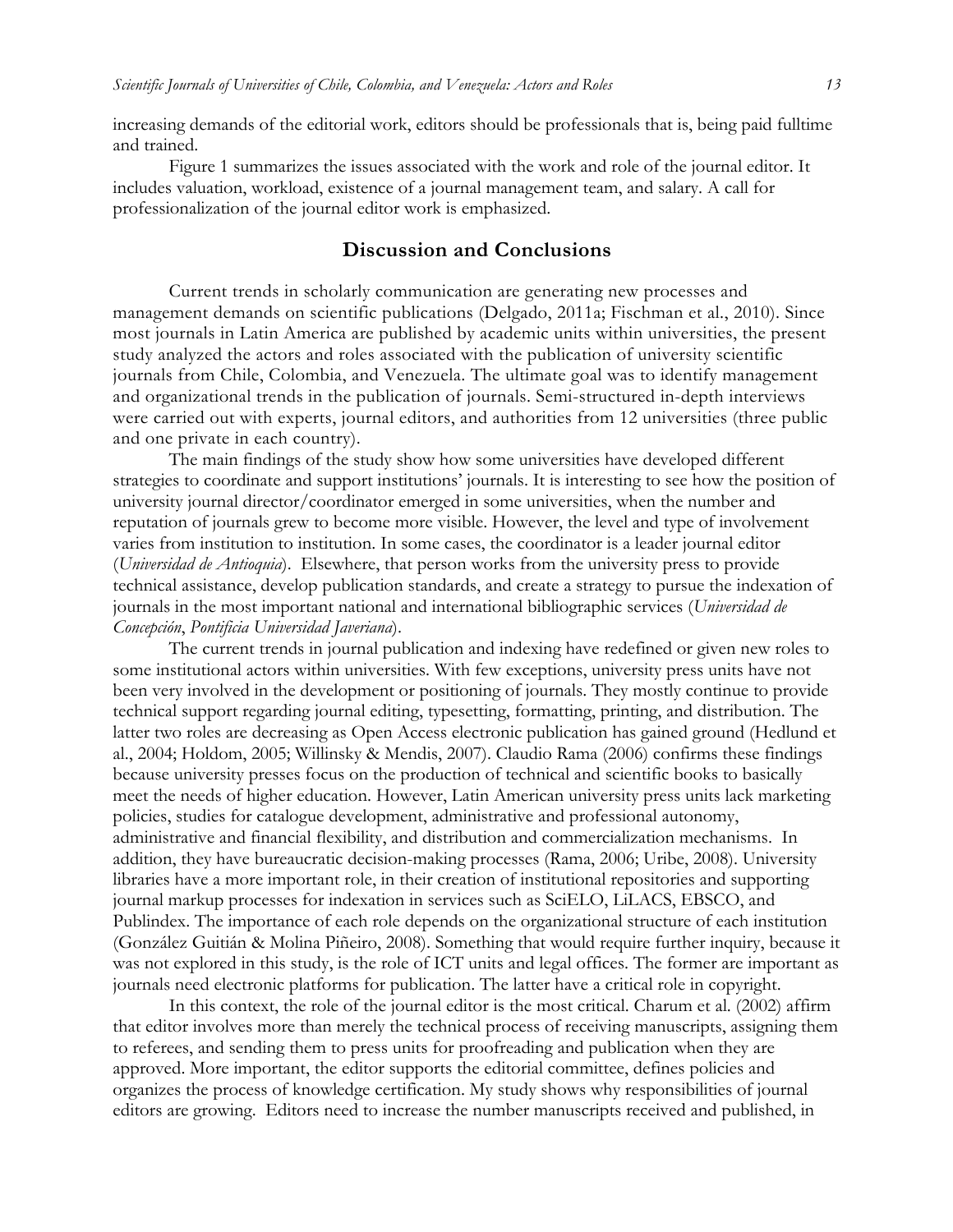order to have a larger citable base of articles. The quest for visibility also demands for the inclusion of journals in repositories and all kinds of bibliographic services, ranging from lists and databases to indexes. As journals grow so do editors' responsibilities. Even though editors' work is valued, institutional and national systems fail to recognize it, for instance, providing administrative personnel and salary. With the attention focused on research products, it is risky for the sustainability of journals to ignore editors. Often, journals are tied to an editor. If the editor leaves, the publication of the journal could be interrupted because there are not incentives and training for the new generations of scholars to do editorial work. This is similar to what Fischman et al. (2010) found in a study carried out in several Latin American countries with editors, journal staff, librarians, and other informants: a few editors receive a monetary incentive for their work, others receive nonmonetary incentives; around a fifth do the journal work as part of their job description and a majority do not receive anything in return other than the personal satisfaction.

Scientific journals are still the most important publications for the circulation of new knowledge produced through research. Traditionally, the publication of books has also been important in the social sciences and the humanities. However, the worldwide trend in productivity systems is to give more value to journal articles than books because of the weight of citations in different rankings, among other reasons. Researchers and journal editors from these fields complained during the interviews about pressures to publish in journals and specific types of articles.

Universities and societies in Latin America are starting to recognize the value of journals and some institutions, like the ones included in this study, are working to create the organization and provide the support for their consolidation and survival. More attention and recognition are required about the roles and needs of journal editors. Questions for further analysis about the role and importance of journal editors are: Why would editors work for free? What do they gain if the workload is so big but the compensation or the retribution is so little? How does the latter relate with the growth of small journals in Latin America?

#### **References**

- Aguado López, Eduardo; Rogel Salazar, Rosario; Garduño Oropeza, Gustavo, & Zúñiga, María Fernanda. (2008). Redalyc: una Alternativa a las Asimetrías en la Distribución del Conocimiento Científico [RedALyC: an Alternative to Scientific Knowledge Distribution Asymmetries]. *Ciencia, Docencia y Tecnología, XIX*(37), 11-30.
- Albornoz, Orlando. (2009). El Tema del Desempeño Académico de los Profesores Universitarios [The Issue of Academic Performance of University Professors]. *Revista Informe de investigaciones Educativas, 23*(1), 89-99.
- Alperín, Juan Pablo, & Suhonos, M. J. (2007). Publicación en Línea con Open Journal Systems (OJS): Aspectos Importantes [Online publication with Open Journal Systems: Important aspects]. *RevistaeSalud.com, 3*(12).
- Alperín, Juan Pablo; Fischman, Gustavo, & Willinsky, John. (2008). Open Access and Scholarly Publishing in Latin America: Ten Flavours and a few Reflections. *Liinc em Revista, 4*(2), 172- 85. Available online at: http://www.ibict.br/liinc.
- Alperín, Juan Pablo; Fischman, Gustavo, & Willinsky, John. (2011). Scholarly Communication Strategies in Latin America's Research-Intensive Universities. *Liinc em Revista, 4*(2), 172-85. Available online at: http://www.ibict.br/liinc.
- Altbach, Philip G. (2005). Patterns of Higher Education Development. In: Philip G. Altbach, Robert O. Berdahl & Patricia G. Gumport (editors). *American Higher Education in the Twenty-First Century. Social, Political, and Economic Challenges*, 2nd edition, (pp. 16-37). Baltimore and London: Johns Hopkins UP.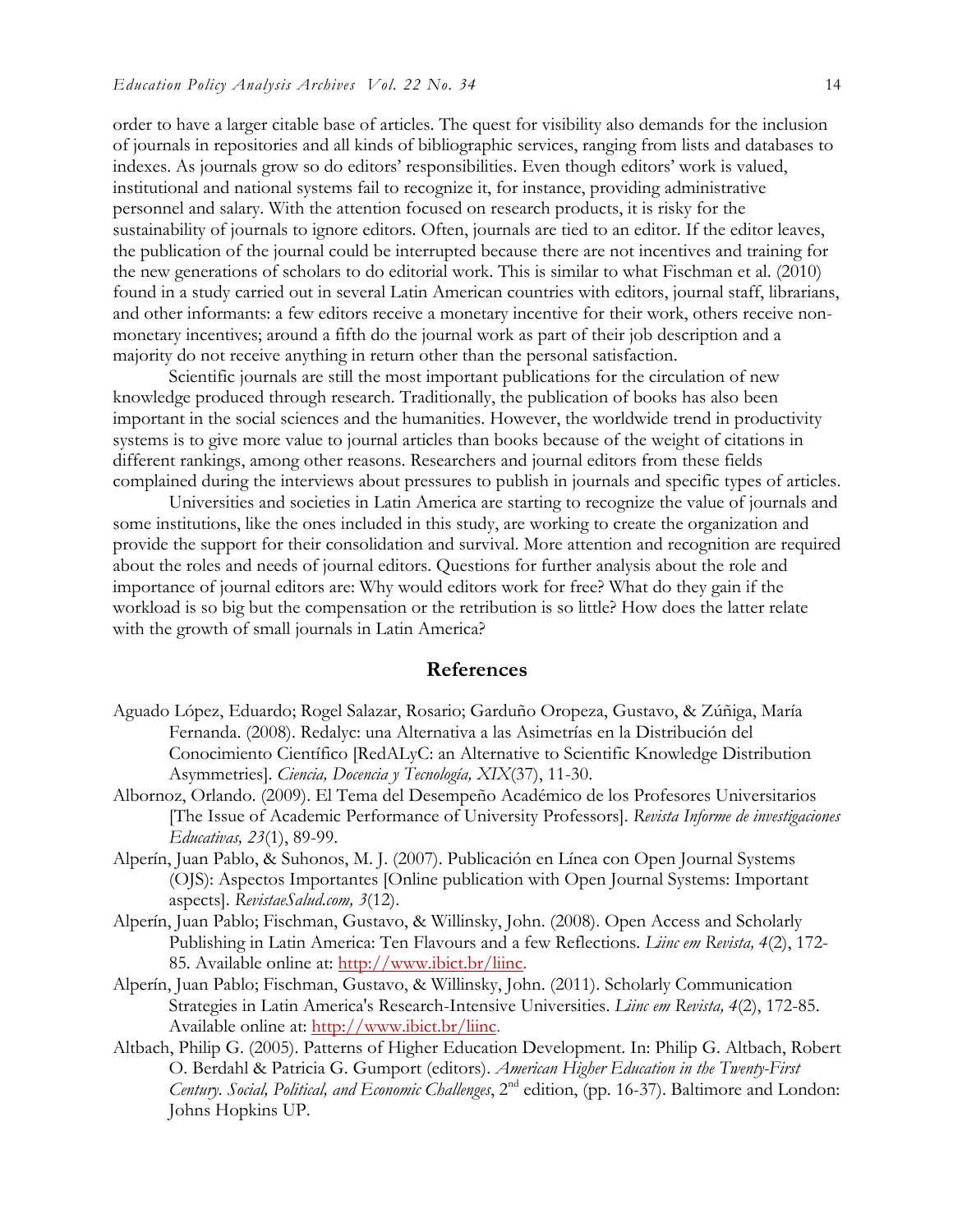- Arocena, Rodrigo, & Sutz, Judith. (2005). Latin American universities: from an original revolution to an uncertain transition. *Higher Education, 50*, 573-92. http://dx.doi.org/10.1007/s10734-004- 6367-8
- Aupetit, Sylvie Didou. (2007). Assessment of Scientific Productivity and Restructuring of University Research Systems in Latin America. *Educación Superior y Sociedad* (UNESCO-IESALC), *12*(1), 1-18. Available online at: http://ess.iesalc.unesco.org.ve/index.php/ess/article/view/23.
- Bernasconi, Andres. (2008, February). Is there a Latin American Model of the University? *Comparative Education Review, 52*(1), 27-52. http://dx.doi.org/10.1086/524305
- Borrego, Ángel, & Urbano, Cristóbal. (2006). La Evaluación de Revistas Científicas en Ciencias Sociales y Humanidades [Evaluation of Scientific Journals in the Social Sciences and Humanities]. *Información, Cultura y Sociedad, 14*, 11-27.
- Buela-Casal, Gualberto; Perakakis, Pandelis; Taylor, Michael, & Checa, Purificación. (2006). Measuring Internationality: Reflections and Perspective on Academic Journals. *Scientometrics, 67*(1), 45-65. http://dx.doi.org/10.1007/s11192-006-0050-z
- Cerda Silva, Alberto. (2009). *Políticas Editoriales de Publicaciones Académicas en Chile* [Publishing Policies for Academic Publications in Chile]. Santiago: ONG Derechos Digitales.
- Cetto, Ana María; Alonso Gamboa, José Octavio, & Córdoba González, Saray. (2010). Ibero-American systems for the dissemination of scholarly journals: a contribution to public knowledge worldwide. *Scholarly and Research Communication, 1*(1) 010104, 16 pp. Available online at: http://www.src-online.ca/index.php/src/issue/current
- Charum, Jorge. (2004). La Construcción de un Sistema Nacional de Indexación, el Caso de Publindex [The Construction of a National System of Indexation, the Publindex Case]. *Convergencia, 11*(35), 293-309.
- Charum, Jorge, Murcia, Carlos, Usgame, Diana & Silva, Adriana. (2002). *La Búsqueda de la Visibilidad a través de la Calidad: el Reto del Editor* [The Search for Visibility through Quality: the Challenge for the Editor]. Calidad de la Educación Superior 2. Bogotá: Instituto Colombiano para el Fomento de la Educación Superior –ICFES.
- Colciencias. (2012). *Indicadores Generales Publindex 2002-2011* [Publindex General Indicators 2002- 2011]. Bogota: Colciencias.
- Colciencias, Servicio Permanente de Indexación de Revistas CT+I Colombianas. (August, 2006). *Base Bibliográfica Nacional – BBN Publindex. Índice Bibliográfico Nacional Publindex – IBN Publindex* [National Bibliographic Database – BBN Publindex. National Bibliographic Index Publindex – IBN Publindex]. Bogotá: Colciencias.
- Consejo Nacional de Indexación y Homologación (CNIH), Colciencias, & Observatorio Colombiano de Ciencia y Tecnología (OCCyT). (2006). *Servicios de Indexación y Resumen Utilizados para los Procesos de Indexación y Homologación de Revistas de CT+I 2003-2006* [Indexing and Abstract Services used for the Processes of Indexation and Validation of ST&I Journals 2003-2006]. Bogotá: CNIH, Colciencias, OCCyT.
- Crotty, Michael. (2003). The foundations of social research. Meaning and perspective in the research process. Thousand Oaks, CA: Sage.
- Delgado, Jorge Enrique. (2011a). *Journal Publication in Chile, Colombia and Venezuela: University Responses to Global, Regional and National Pressures and Trends*. Doctoral dissertation. Pittsburgh, PA: University of Pittsburgh, School of Education. Available online at: http://dscholarship.pitt.edu/9049/
- Delgado, Jorge Enrique. (2011b). Role of Open Access in the Emergence and Consolidation of Referred Journals in Latin America and the Caribbean. *Educación Superior y Sociedad*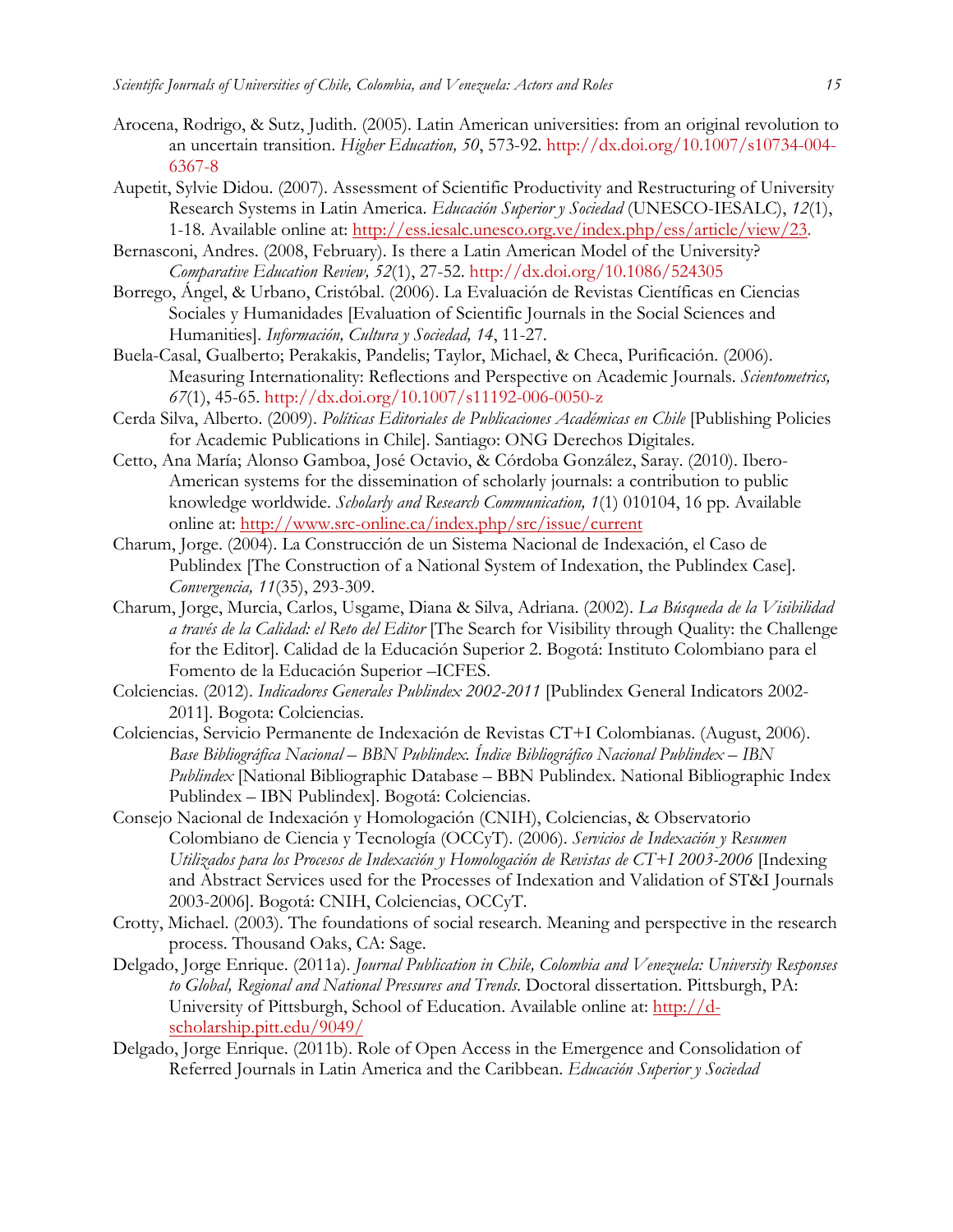(UNESCO-IESALC), *16*(2). Available online at: http://ess.iesalc.unesco.org.ve/index.php/ess/article/view/407.

- Delgado, Jorge Enrique. (2012). Academic Journals, Scientific Associations, and the Academia. *Universitas Odontologica*, *31*(66), 15-17.
- Delgado, Jorge Enrique, & Weidman, John C. (2012). Latin American and Caribbean Countries in the Global Quest for World Class Academic Recognition: an Analysis of Publications in Scopus and the Science Citation Index between 1990 and 2010. *Excellence in Higher Education, 3*(2), 111-121. http://dx.doi.org/10.5195/ehe.2012.73
- Didriksson, Axel. (2008). Global and Regional Contexts of Higher Education in Latin America and the Caribbean. In: Gazzola, Ana Lúcia, & Axel Didriksson (editors). *Trends in higher education in Latin America and the Caribbean*, (pp. 20-50). Caracas: UNESCO IESALC.
- Edgar, Brian D., & Willinsky, John. (2010). A Survey of the Scholarly Journals using Open Journal Systems. *Scholarly and Research Communication, 1*(2), 1-22.
- Farga Medín, Cristina A.; Bojo Canales, Cristina, & Hernández Villegas, Silvia. (2006, Enero-Febrero). Pasado, Presente y Futuro del Proyecto *SciELO* en España. [Past, Present and Future of SciELO Project in Spain]. *El Profesional de la Información, 15*(1), 23-28. http://dx.doi.org/10.3145/epi.2006.jan.04
- Fischman, Gustavo E.; Alperín, Juan Pablo, & Willinsky, John. (2010). Visibility and quality in Spanish-language Latin American scholarly publishing. *Information Technologies & International Development, 6*(4), 1-21.
- Fondo Nacional de Ciencia, Tecnología e Innovación (FONACIT). (2009). *Registro de Publicaciones Científicas y Tecnológicas Venezolanas de FONACIT* [Registry of Venezuelan Scientific and Technological Publications of FONACIT]. Caracas: FONACIT. Retrieved May 11, 2009, from http://www.fonacit.gob.ve/publicaciones/indice.asp.
- Gómez, Yuri Jack; Andukia, Juan Carlos, & Rincón, Nadeyda. (1998, July-August). Publicaciones Seriadas Científicas Colombianas [Colombian Scientific Periodical Publications]. *Interciencia, 23*(4), 208-17.
- González Guitián, María Virginia, & Molina Piñeiro, Maricela. (2008). Las Bibliotecas Universitarias: Breve Aproximación a sus Nuevos Escenarios y Retos [University Libraries: Brief Approach to their new Settings and Challenges]. *Acimed, 18*(2), 1-32. Retrieved July 7, 2011, from http://scielo.sld.cu/pdf/aci/v18n2/aci02808.pdf
- Gorbea-Portal, Salvador, & Suárez-Balseiro, Carlos A. (2007, Julio-Diciembre). Análisis de la Influencia y el Impacto entre Revistas Periféricas no incluidas en el Science Citation Index [Analysis of the Influence and Impact of Peripheral Journals not included in the Science Citation Index]. *Revista Interamericana de Bibliotecología, 30*(2), 47-70.
- Hedlund, Turis; Gustafsson, Tomas, & Björk, Bo-Christer. (2004, July). The Open Access Scientific Journal: An Empirical Study. *Learned Publishing, 17*(3), 199-209. http://dx.doi.org/10.1087/095315104323159621
- Holdom, Shoshannah. (2005). E-journal proliferation in emerging economies: The case of Latin America. *Library and Linguistic Computing, 20*(3), 351-365. http://dx.doi.org/10.1093/llc/fqi033
- Índice de Revistas Venezolanas de Ciencia y Tecnología (REVENCYT). (2011). *Noticias*. Mérida, Venezuela: REVENCYT, SerbiULA, FUNDACITE Mérida, CNTI, Universidad de Los Andes. Retrieved July, 25, 2011, from http://www.revencyt.ula.ve/scielo.php.
- Landinelli, Jorge. (2008). Scenarios of Diversification, Differentiation, and Segmentation in Latin America and the Caribbean. In: Gazzola, Ana Lúcia, & Axel Didriksson (editors). *Trends in Higher Education in Latin America and the Caribbean,* (pp. 149-71). Caracas: UNESCO IESALC.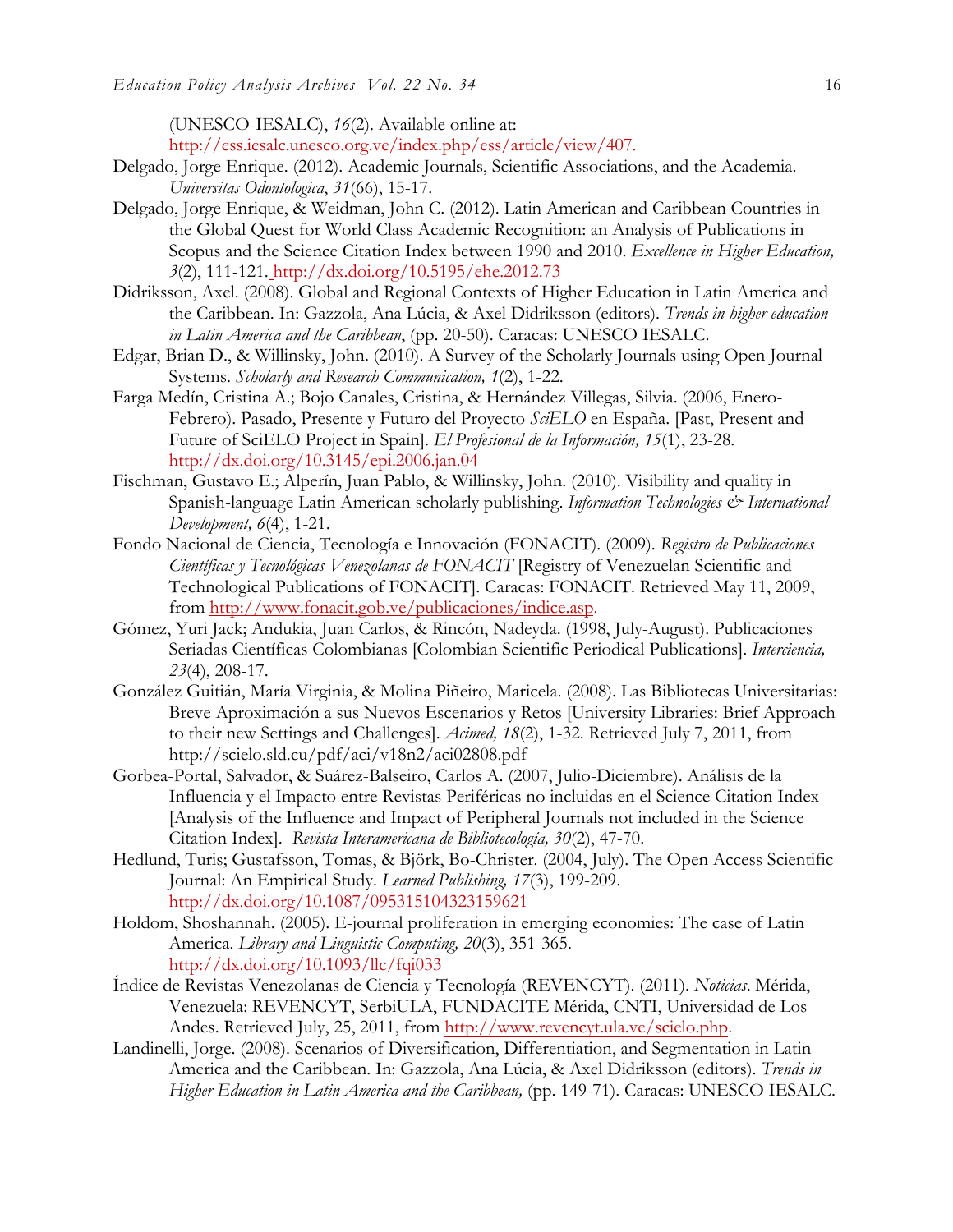- Latindex. (2011). *Latindex Hoy* [Latindex Today]. Mexico: Departamento de Bibliografía Latinoamericana, Subdirección de Servicios de Información Especializada, Dirección General de Bibliotecas, Universidad Nacional Autónoma de México. Retrieved January 20 2011, from http://www.latindex.unam.mx/latindex/hoyLatindex.html
- López H. Kellie C., & Odremán R., José G. (2010, December 16). *Comparativa LOCTI 2005 y LOCTI 2010* [Comparison between LOCTI 2005 and LOCTI 2010]. Retrieved from http://www.locti.co.ve/.
- Meneghini, Rogerio. (2002). SciELO (Scientific Electronic Library Online) project and the visibility of "peripheral" scientific literature. *Quim Nova, 26*(2), 156.
- Meneghini, Rogerio, & Packer, Abel. (2008). Is there Science beyond English? Initiatives to Increase the Quality and Visibility of non-English Publications Might Help to Break down Language Barriers in Scientific Communication. *EMBO Reports, 8*(2), 112-116. http://dx.doi.org/10.1038/sj.embor.7400906
- Neuman, W. Lawrence. (2006). Social research methods. Qualitative and quantitative approaches,  $6<sup>th</sup>$ edition. Boston: Pearson, Allyn and Bacon.
- Packer, Abel Laerte ; Antonio, Irate, & Beraquet, Vera Silvia Marão. (2001). Hacia la Publicación Electrónica [Towards Electronic Publication]. *Acimed, 9*(suplemento), 7-8. Retrieved July 9, 2011, from http://bvs.sld.cu/revistas/aci/vol9\_s\_01/sci02100.pdf
- Patton, Michael Quinn. (2002). *Qualitative research & evaluation methods*. 3rd. edition. Thousand Oaks, C: Sage.
- Paul, James L. (2005). Introduction to the philosophies of research and criticism in education and the social sciences. Upper Saddle River, NJ: Pearson Merrill Prentice Hall.
- Pires, Sueli; Lemaitre, María José; Trindade, Hélgio; Trebino, Hernán; & Ali, Eduardo. (2008). Higher Education Accreditation and Assessment Systems in Latin America and the Caribbean. In: Gazzola, Ana Lúcia, & Axel Didriksson. (Eds.). *Trends in Higher Education in Latin America and the Caribbean*, (pp. 287-305). Caracas: UNESCO IESALC.
- Post, David. (2012). Rank Scholarship. Comparative Education Review, 56(1), 1-17. Retrieved February 28, 2014. http://dx.doi.org/10.1086/663834
- Prat, Anna María. (2001). Evaluación de la Producción Científica como Instrumento para el Desarrollo de la Ciencia y la Tecnología [Evaluation of Scientific Production as an Instrument to Develop Science and Technology]. *Acimed, 9*(suplemento), 111-4. Retrieved July 9, 2011, from http://bvs.sld.cu/revistas/aci/vol9\_s\_01/sci16100.pdf.
- Presidencia AsoVAC. (2011). *14 revistas científicas venezolanas en Web of Science* [14 Venezuelan Scientific Journals in Web of Science]. Caracas: Asociación Venezolana para el Avance de la Ciencia (AsoVAC). Retrieved June 4, 2011, from http://presidencia.asovac.org/?p=792.
- Rama, Claudio. (2006). *La Tercera Reforma de la Educación Superior en América Latina* [Third Higher Education Reform in Latin America]. Buenos Aires: Fondo de Cultura Económica.
- Red de Revistas Científicas de América Latina, El Caribe, España y Portugal (RedALyC). 2008. *Sistema de información científica RedALyC: la ciencia que no se ve no existe* [Scientific Information System RedALyC: Science that is not visible does not exist]. Toluca: Universidad Autónoma del Estado de México, Facultad de Ciencias Políticas y Administración Pública.
- Red Iberoamericana de Ciencia y Tecnología (RICYT). (2007). Estado de la ciencia [Status of Science]. In *Ibero-American Network of Science and Technology Indicators*. Buenos Aires: RICYT. Available online at: http://www.ricyt.org.
- República Bolivariana de Venezuela. (2010, December 8). Ley Orgánica de Ciencia, Tecnología e Innovación [Organic Law of Science, Technology and Innovation]. Caracas: Asamblea Nacional.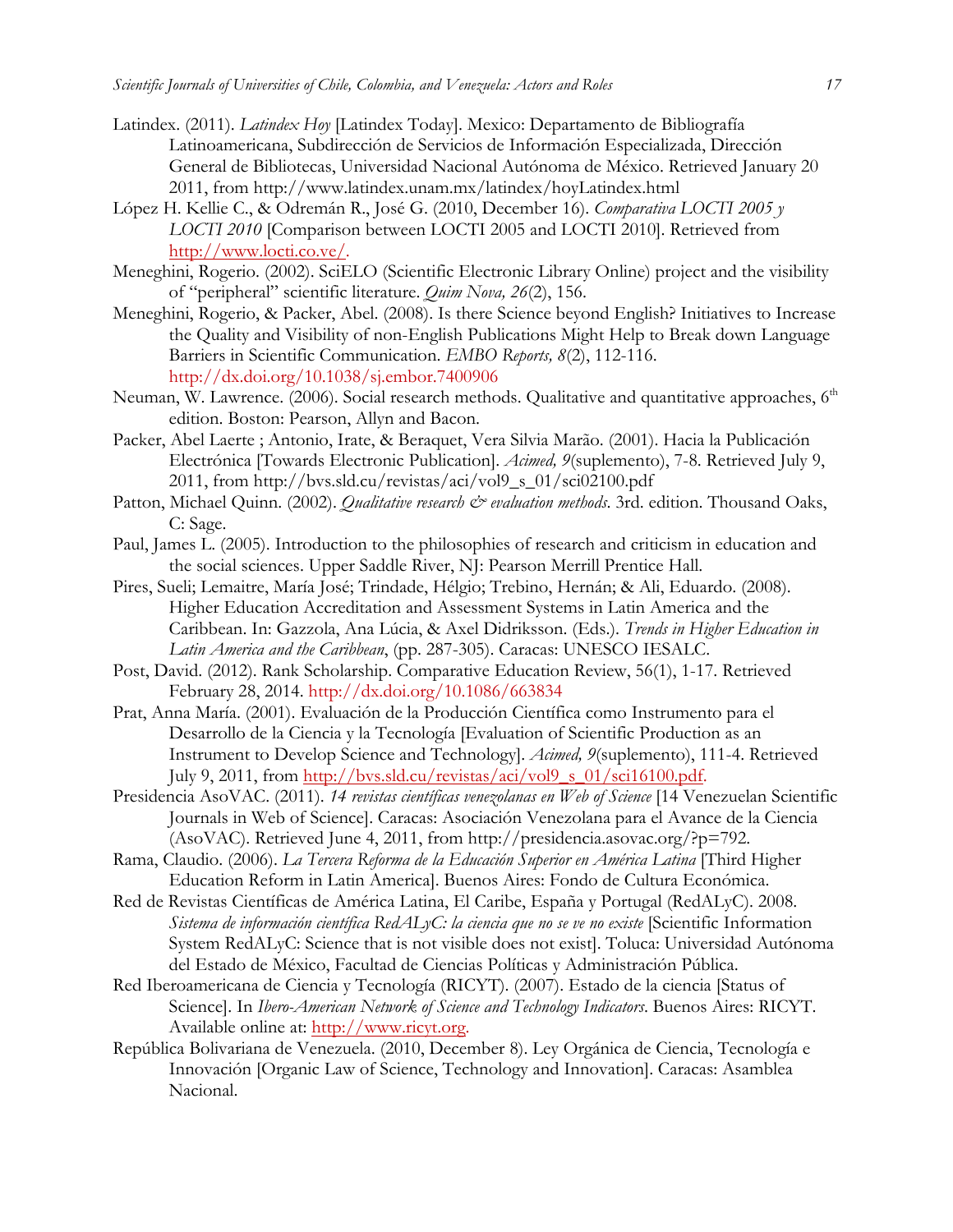- República de Colombia, Ministerio de Educación (MEN), Consejo Nacional de Acreditación (CNA). (2006a). *Lineamientos para la Acreditación de Programas* [Guidelines for Program Accreditation]. Bogota: MEN.
- República de Colombia, Ministerio de Educación (MEN), Consejo Nacional de Acreditación (CNA). (2006b). *Lineamientos para la Acreditación Institucional* [Guidelines for Institutional Accreditation]. Bogota: MEN.
- Rodríguez Sánchez, Yaniris; Crespo Ramírez, Rigel J.; Piloto Rodríguez, Ramón, & Guerra Avila, Edith. (2010). Revistas Científicas de Ciencia e Innovación Tecnológica: Metodología para la Evaluación de Publicaciones Científicas [Scientific Journals in Science and Technological Innovation: Methodology for the Evaluation of Scientific Publications], *Ciencias de la Información, 41*(1), 21-6. Available online at:

http://www.cinfo.cu/Userfiles/file/Cinfo/CINFO2010/abril2010/Articulo%203.pdf

- SCImago Research Group. (2013). *SCImago Institutions Rankings*. Spain: SCImago. Retrieved November 6, 2013, from http://www.scimagoir.com/pdf/SIR%20Iber%202013.pdf
- Steenkist, Robert Max. (2008). *Open access: A Chance to Increase the Academic Publication in Latin American Countries?* Unpublished master's thesis. Leiden, the Netherlands: Leiden University.
- Trochim, William M. K. (2006). *Research methods knowledge base*. Retrieved from http://www.socialresearchmethods.net/kb/sampnon.php
- Uribe, Richard. (2006). La Edición de Libros en las Universidades de América Latina y el Caribe [Book Publishing in Latin American and Caribbean Universities]. In Claudio Rama, Richard Uribe, & Leandro de Sagastizábal (Eds.). *Las Editoriales Universitarias en América Latina* [University Press Units in Latin America]*.* Bogotá: Instituto Internacional para la Educación Superior en América Latina y el Caribe–IESALC-, Centro Regional para el Fomento del Libro en América Latina y el Caribe–CERLALC-.
- Utges, Graciela. (2008). Visibilidad, Calidad y Relevancia. Desafíos y Oportunidades para nuestras Revistas en Tiempos de Cambio [Visibility, Quality and Relevance. Challenges and Opportunities for our Journals in Times of Change]. *Tecne, Episteme y Didaxis,* (Spec Issue), 35-46.
- Willinsky, John. (2006). *The access principle*. *The case for open access to research and scholarship*. Cambridge, MA: Massachusetts Institute of Technology.
- Willinsky, John, & Mendis, Ranjini. (2007). Open Access on a Zero Budget: a Case Study of Postcolonial Text. *Information Research*, 12(3). Available from http://informationr.net/ir/12- 3/paper308.html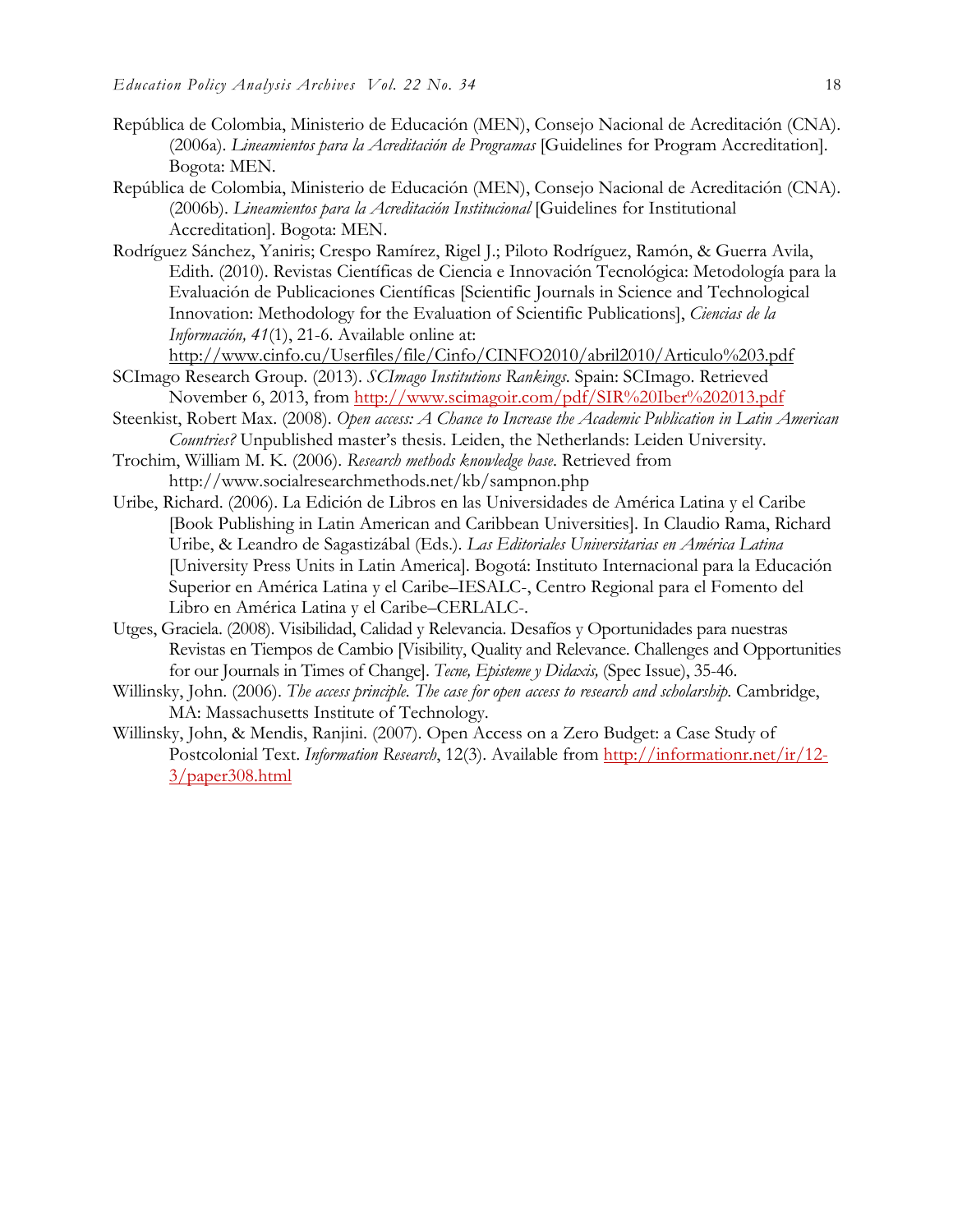# **Appendix**

Table A1. *University Actors Involved in Journal Publication*

| Country   | Subcategory                 | Indicators                                   | University                                                                                                                                                                                  |                                                                                                          |                                                                                                                                  |                                                                                              |
|-----------|-----------------------------|----------------------------------------------|---------------------------------------------------------------------------------------------------------------------------------------------------------------------------------------------|----------------------------------------------------------------------------------------------------------|----------------------------------------------------------------------------------------------------------------------------------|----------------------------------------------------------------------------------------------|
|           |                             |                                              | Pontificia Universidad Católica                                                                                                                                                             | Universidad de Chile                                                                                     | Universidad de Concepción                                                                                                        | Universidad Austral de Chile                                                                 |
|           | Authorities                 | • Centralized journal<br>coordination        | $\bullet$ Yes                                                                                                                                                                               | • No at central level                                                                                    | $\bullet$ Yes                                                                                                                    | $\bullet$ Yes                                                                                |
| Chile     | and journal<br>coordinators | • Unit responsible -<br>undertakings         | Division of Communications<br>- funding, standards                                                                                                                                          | • School, department – funding,<br>standards. Varies                                                     | · Director, University Press Unit<br>- funding, technical processes,<br>indexation, training.<br>• Schools, departments - varies | • Division of Research and<br>Development - funding<br>• Schools, departments, varies        |
|           |                             | • Unit/personnel                             | Editor/editorial team                                                                                                                                                                       | Editor/editorial team                                                                                    | Editor/editorial team<br>$\bullet$                                                                                               | · Editor/editorial team                                                                      |
|           | Institutional<br>actors     | involved in journal<br>publication - role    | University press unit-<br>$\bullet$<br>eventual printing                                                                                                                                    | University press unit -<br>$\bullet$<br>eventual printing, distribution<br>Library - journal repository  | University press unit – policy,<br>$\bullet$<br>funding, technical processes,<br>SciELO markup                                   | · Library - SciELO markup,<br>journal repository                                             |
|           | Subcategory                 | Indicators                                   | University                                                                                                                                                                                  |                                                                                                          |                                                                                                                                  |                                                                                              |
|           |                             |                                              | Pontificia Universidad Javeriana                                                                                                                                                            | Universidad Nacional de<br>Colombia                                                                      | Universidad de Antioquia                                                                                                         | Universidad del Valle                                                                        |
|           | Authorities                 | • Centralized journal<br>coordination        | $\bullet$ Yes                                                                                                                                                                               | $\bullet$ No                                                                                             | $\bullet$ Yes                                                                                                                    | $\bullet$ Yes                                                                                |
|           | and journal<br>coordinators | • Unit responsible -<br>undertakings         | Coordinator of periodical<br>٠<br>publications, University Press<br>Unit - technical and strategic<br>processes                                                                             | School – funding, standards.<br>$\bullet$<br>Varies                                                      | • Leader, committee of journal<br>editors, representative to office<br>of Vice Rector for Research -<br>funding, standards       | • Editorial committee – funding,<br>standards.                                               |
|           |                             | • Unit/personnel                             | Editor/editorial team                                                                                                                                                                       | Editor/editorial team                                                                                    | · Editor/editorial team                                                                                                          | · Editor/editorial team                                                                      |
| Colombia  |                             | involved in journal<br>publication - role    | University Press Unit-<br>technical processes, strategic<br>work, training<br>University printing unit                                                                                      | • Academic unit authorities -<br>policy, funding<br>• School of Medicine,<br>Department of Public Health | • Vice rector for research -<br>funding<br>$\bullet$ University press unit –<br>eventual printing, distribution                  | • Vice rector for research -<br>policy making. Vice deans for<br>research - policy execution |
|           | Institutional<br>actors     |                                              | Library - markup for SciELO<br>and other indexes<br>Office of the Vice Rector for<br>Academic Affairs - policy<br>ICT office - platform, server<br>Legal office – copyright, open<br>access | - SciELO markup<br>$\bullet$ Library – journal repository                                                | • ICT office, Vice rector for<br>Teaching - journal repository<br>• Library – SciELO markup                                      |                                                                                              |
|           | Subcategory                 | indicator                                    | University                                                                                                                                                                                  |                                                                                                          |                                                                                                                                  |                                                                                              |
|           |                             |                                              | Universidad Católica Andrés Bello                                                                                                                                                           | Universidad Central de Venezuela                                                                         | Universidad del Zulia                                                                                                            | Universidad de los Andes                                                                     |
| Venezuela | Authorities                 | • Centralized journal<br>coordination        | $\bullet$ Yes                                                                                                                                                                               | $\bullet$ No                                                                                             | $\bullet$ Yes                                                                                                                    | Yes<br>$\bullet$<br>Journal coordinator, Consejo                                             |
|           | and journal<br>coordinators | $\bullet$ Unit responsible –<br>undertakings | University Press unit-<br>funding, standards                                                                                                                                                | School<br>٠                                                                                              | • Consejo de Desarrollo<br>(CONDES) – Funding,<br>standards, policy                                                              | para el Desarrollo Científico<br>$(CDCHTA)$ – funding,<br>standards, policy                  |
|           |                             | • Unit/personnel                             | Editor/editorial team                                                                                                                                                                       | Editor/editorial team                                                                                    | · Editor/editorial team                                                                                                          | Editor/editorial team                                                                        |
|           | Institutional<br>actors     | involved in journal<br>publication - role    | University press - technical<br>processes, distribution<br>Library - journal<br>digitalization, repository                                                                                  | University press units: CDCH<br>plus other 16 - Varies                                                   | $\bullet$ Library – journal repository                                                                                           | ICT office - Saber ULA,<br><b>REVENCYT</b><br>Library - SciELO markup                        |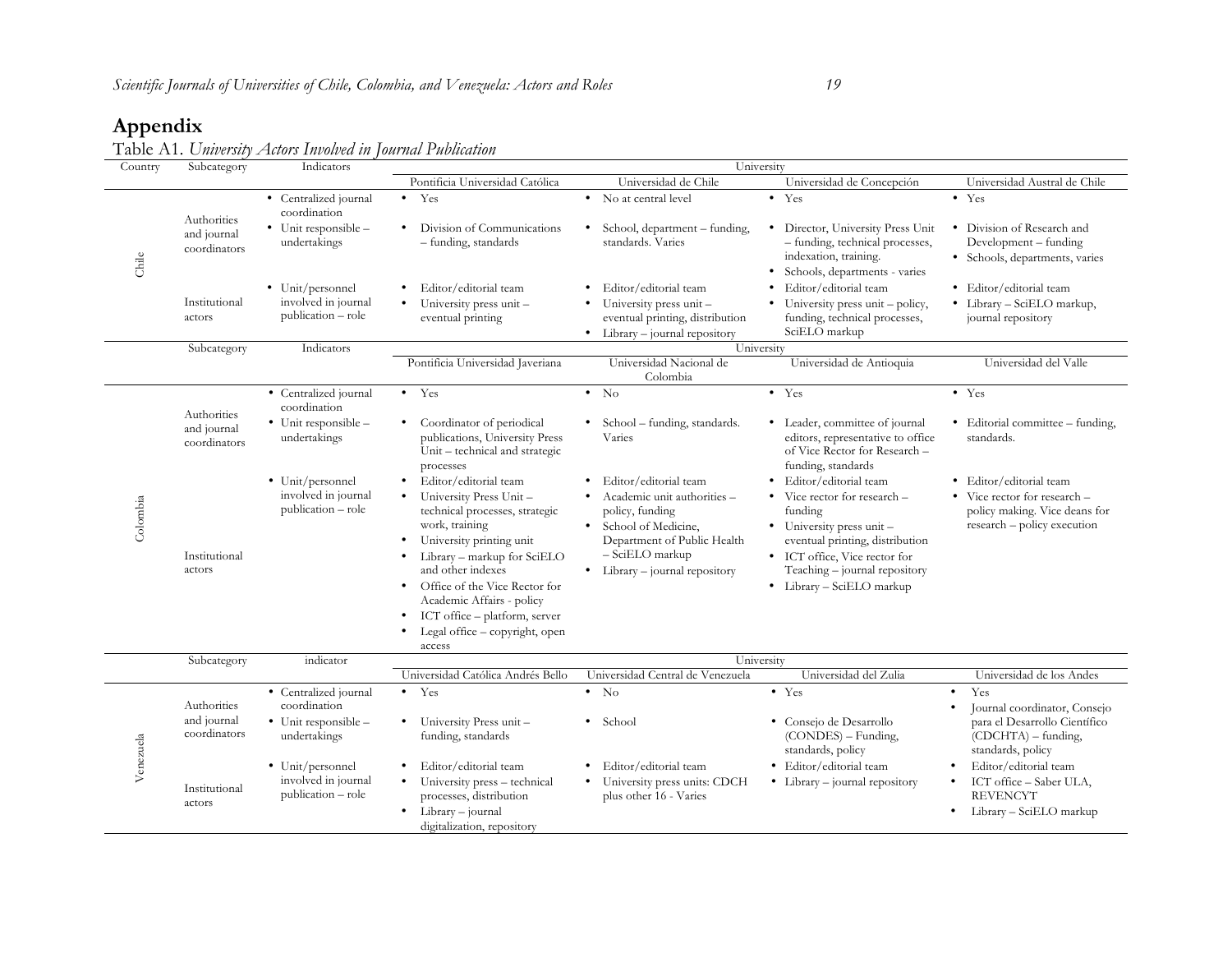Table A2.

*University Journal Portals/Repositories and University Units in Charge*

| University                                        | Unit in Charge                                                                                 | Number of                       | URL Journal Repository / Portal / Listing                                                                                 | Comments                                                                                                                                                                                                                                   |
|---------------------------------------------------|------------------------------------------------------------------------------------------------|---------------------------------|---------------------------------------------------------------------------------------------------------------------------|--------------------------------------------------------------------------------------------------------------------------------------------------------------------------------------------------------------------------------------------|
|                                                   |                                                                                                | journals                        |                                                                                                                           |                                                                                                                                                                                                                                            |
| Pontificia<br>Universidad<br>Católica de<br>Chile | Vice President for<br>Communications<br>and Continued<br>Education, Office<br>of Publications  | 35 periodicals<br>(18 journals) | http://investigacion.uc.cl/Revistas-UC/revistas-uc.html                                                                   | Portal includes scientific journals and<br>other academic periodical publications,<br>some outdated or not published<br>anymore. It includes 35 titles organized<br>by schools, not by field                                               |
| Universidad<br>de Chile                           | Vice President for<br>Academic Affairs,<br>Information and<br>Library Service<br>System        | 104                             | Portal de Revistas Académicas http://www.revistas.uchile.cl/                                                              | Portal and repository with most<br>journals using an adaptation of OJS,<br>created in 2011 as part of 2008-2011<br>University Modernization Plan. It<br>includes 104 titles from 17 schools and<br>other academic units                    |
| Universidad<br>Austral de<br>Chile                | Vice President for<br>Academic Affairs,<br>Library System                                      | 12                              | Revistas Electrónicas UACh-Minga Online http://mingaonline.uach.cl/scielo.php                                             | Portal and journal repository using<br>SciELO methodology. It includes 12<br>titles not classified by academic unit or<br>knowledge field.                                                                                                 |
| Universidad<br>de<br>Concepción                   | Library Director,<br><b>University Press</b>                                                   | 7                               | Sello Editorial http://www2.udec.cl/~webpubl/                                                                             | Portal includes titles and tables of<br>contents of journals supported by the<br>university press. It includes 7 journal<br>titles and 3 other types of publications.                                                                      |
| Pontificia<br>Universidad<br>Javeriana            | Vice President for<br>Academic Affairs,<br>University Press,<br>Office of                      | 27                              | Catálogo de Publicaciones en Línea http://revistas.javeriana.edu.co/<br>Listado general de revistas científicas de la PUJ | Journal repository includes all<br>periodicals, which are published using<br><b>OJS</b><br>Journal list and links to journals' pages.                                                                                                      |
|                                                   | Information<br>Technologies                                                                    |                                 | http://www.javeriana.edu.co/nuevaeditorial/revistas/                                                                      | It includes 27 titles organized by areas<br>of knowledge                                                                                                                                                                                   |
| Universidad<br>Nacional de<br>Colombia            | Vice President for<br>Research, National<br>Library System UN                                  | 58                              | Portal de Revistas UN http://www.revistas.unal.edu.co/                                                                    | Portal and journal repository using an<br>adaptation of OJS. It includes 58 titles<br>not classified by academic unit or<br>knowledge field.                                                                                               |
| Universidad<br>de<br>Antioquia                    | Vice President for<br>Teaching, Program<br>for Integration of<br>Technologies into<br>Teaching | 44                              | Sistema de revistas UdeA http://aprendeenlinea.udea.edu.co/revistas/                                                      | Portal and journal repository using an<br>adaptation of OJS. It includes 44 titles<br>not classified by academic unit or<br>knowledge field                                                                                                |
| Universidad<br>del Valle                          | Vice President for<br>Research, Editorial<br>Committee                                         | 25                              | Revistas y boletines http://www.univalle.edu.co/publicaciones/revistas.html                                               | Portal includes scientific journals and<br>other academic periodical publications,<br>some outdated. It includes 25 titles of<br>periodical publications (not only peer<br>reviewed) not classified by academic<br>unit or knowledge field |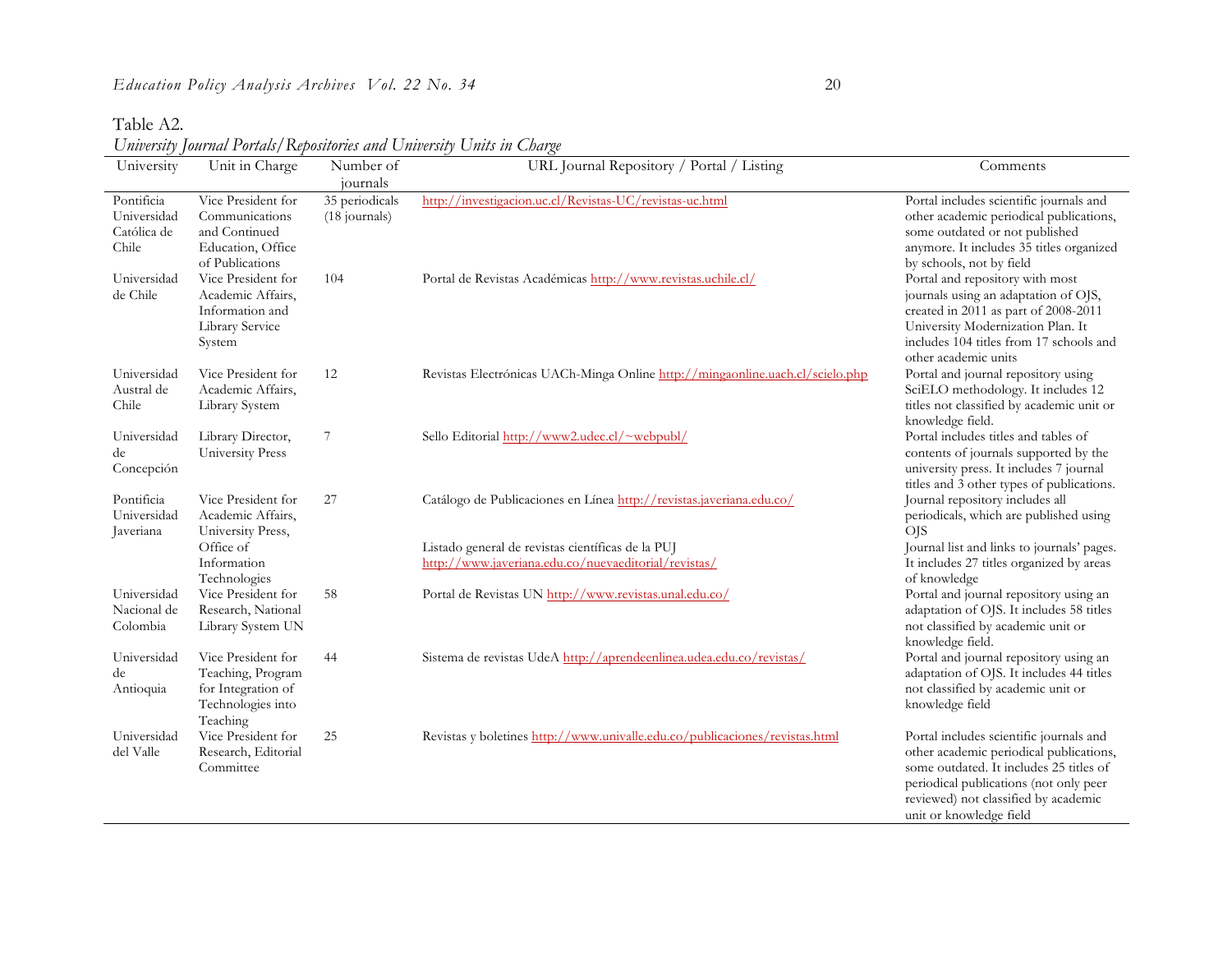#### Table A2 (Cont'd.).

| University                                 | Unit in Charge                                                                                                                                                                | Number of | Chronory formal I change Ixpositorios and Chronory Chine in Change<br>URL Journal Repository / Portal / Listing                                                                                                                                                                                      | Comments                                                                                                                                                                          |
|--------------------------------------------|-------------------------------------------------------------------------------------------------------------------------------------------------------------------------------|-----------|------------------------------------------------------------------------------------------------------------------------------------------------------------------------------------------------------------------------------------------------------------------------------------------------------|-----------------------------------------------------------------------------------------------------------------------------------------------------------------------------------|
|                                            |                                                                                                                                                                               | journals  |                                                                                                                                                                                                                                                                                                      |                                                                                                                                                                                   |
| Universidad<br>Católica<br>Andrés<br>Bello | Library                                                                                                                                                                       | 13        | Revistas digitalizadas http://www.ucab.edu.ve/revistas-digitalizadas.html                                                                                                                                                                                                                            | Portal and repository of digitalized<br>journals by issue, not by article. It<br>includes 13 titles digitalized by issue.                                                         |
| Universidad<br>Central de<br>Venezuela     | Vice President for<br>Academic Affairs,<br>Council for<br>Scientific and<br>Humanistic<br>Development                                                                         | 48        | Open Journal Systems (Revistas)<br>http://saber.ucv.ve/ojs/                                                                                                                                                                                                                                          | Institutional repository (Saber UCV)<br>that includes journals, which are<br>published using OJS. It includes 48<br>titles not classified by academic unit or<br>knowledge field. |
| Universidad<br>del Zulia                   | Vice President for<br>Academic Affairs,<br>Library and<br><b>Information Service</b><br>System                                                                                | 33        | ReviCyHLUZ<br>http://revistas.luz.edu.ve/revicyhluz<br>http://www.condes.luz.edu.ve/index.php?option=com_content&task=category&sec<br>tionid=2&id=30&Itemid=178<br>General list of publications<br>http://www.luz.edu.ve/index.php?option=com_content&view=article&id=83&Itemid=4<br>$\overline{78}$ | Portal and journal repository using an<br>adaptation of OJS (has been<br>unavailable).<br>Includes 33 titles organized by schools.                                                |
| Universidad<br>de Los<br>Andes<br>(Mérida) | Academic<br>Computing Council;<br>Council for Scientific,<br>Humanistic, and<br>Technological<br>Development.<br>Merida's<br>Technological Park,<br>Teleinformation<br>Center | 86        | Revistas<br>http://saber.ula.ve/listar-revistas.jsp                                                                                                                                                                                                                                                  | Institutional repository (Saber ULA)<br>that includes journals, which are<br>published using OJS. It includes 86<br>titles not classified by academic unit or<br>knowledge field. |

#### *University Journal Portals/Repositories and University Units in Charge*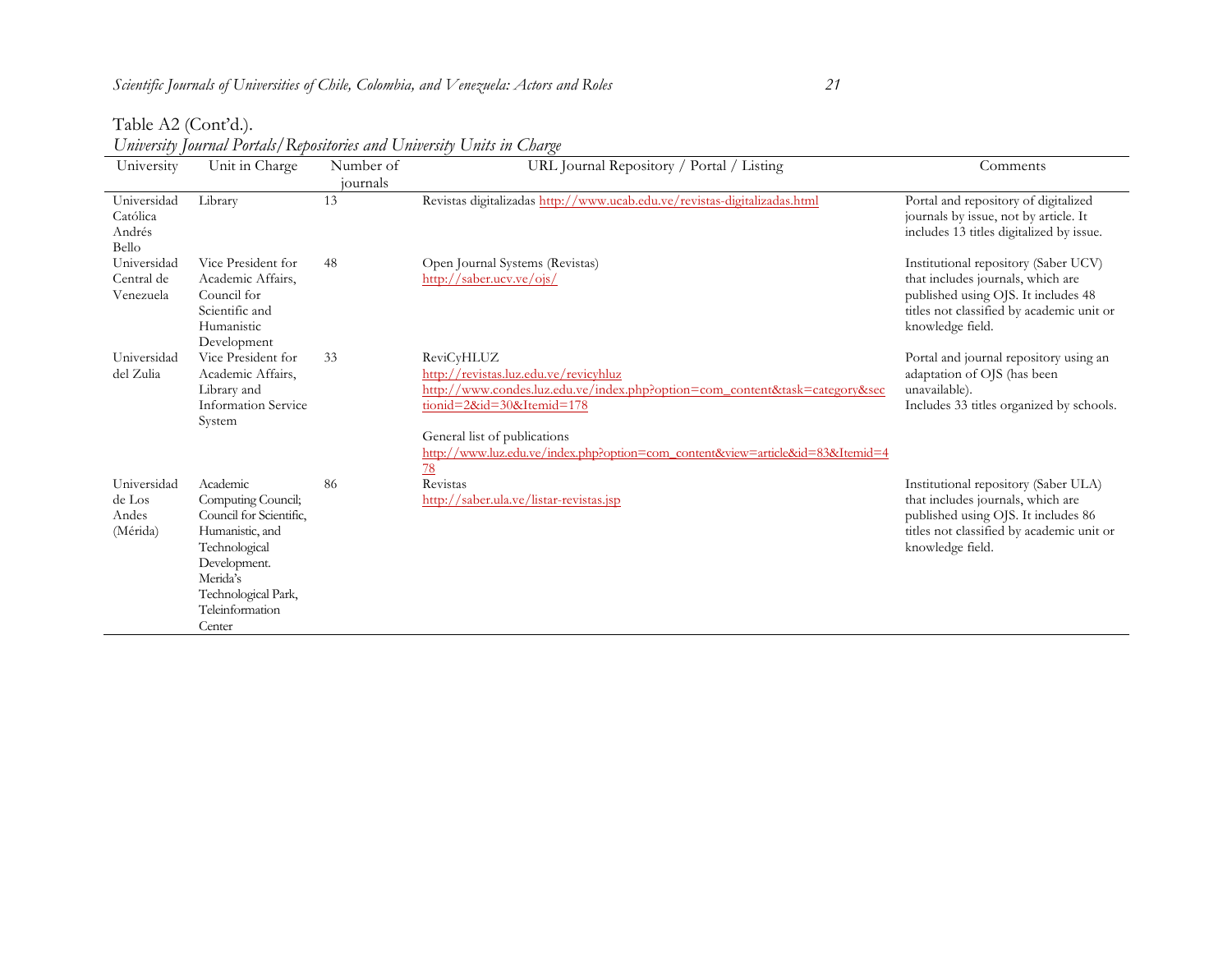## **About the Author**

#### **Jorge Enrique Delgado**

TotalEdit.com; University of Pittsburgh, Pontificia Universidad Javeriana jed41@pitt.edu; jdelgado4501@yahoo.com.ar

Jorge Delgado studied dentistry and a master's in education at *Pontificia Universidad Javeriana*, Bogotá, Colombia. Jorge also holds a PhD in administrative and policy studies in education—social and comparative analysis in education, which he complemented with a certificate of advanced studies in Latin American social and public policy at the University of Pittsburgh, Pittsburgh, PA, United States. Currently, Jorge works as director of editing services at TotalEdit.com, as well as instructor of the Department of Administrative and Policy Studies and the Center for Latin American Studies, University of Pittsburgh, and editor-in-chief of the journal Universitas Odontologica, *Pontificia Universidad Javeriana*. His main research focuses on the development of university research and the communication of knowledge. In addition, Jorge serves as co-chairperson of the Higher Education Special Interest Group of the Comparative & International Education Society.

#### **Acknowledgments**

Data for this study comes mostly from two projects approved by the University of Pittsburgh Institutional Review Board (IRB), PRO10040119 and PRO09020267. Funding for this project was provided by the University of Pittsburgh Center for Latin American Studies, the University Center for International Studies, and the Nationality Room's Ivan Santa-Cruz Memorial Award.

# **About the Guest Editor**

## David Post UNESCO GMR & Pennsylvania State University

#### Post@psu.edu

David Post is Senior Policy Analyst with the Global Monitoring Report of Education For All, and is currently based at UNESCO in Paris. He also is Professor of Comparative and International Education who is currently on leave from Penn State University in the USA. He has researched and published about educational stratification, about child labor issues, as well as the politics of educational mobilization. He also investigates the impact of concurrent employment on student academic achievement. He has been a visiting professor at the Colegio de México, at the Facultad Latinoamericana de Ciencias Sociales, and at the Hong Kong University of Science and Technology. Finally, David served for ten years as editor of *Comparative Education Review*, where he became concerned about the commodification of scholarship and the possible responses to it by intellectuals, for example through peer-reviewed, open access publication of studies like those in this special issue. Last year, the EEPA printed the Spanish version of his commentary, "Los Rankings Académicos." http://epaa.asu.edu/ojs/article/view/1347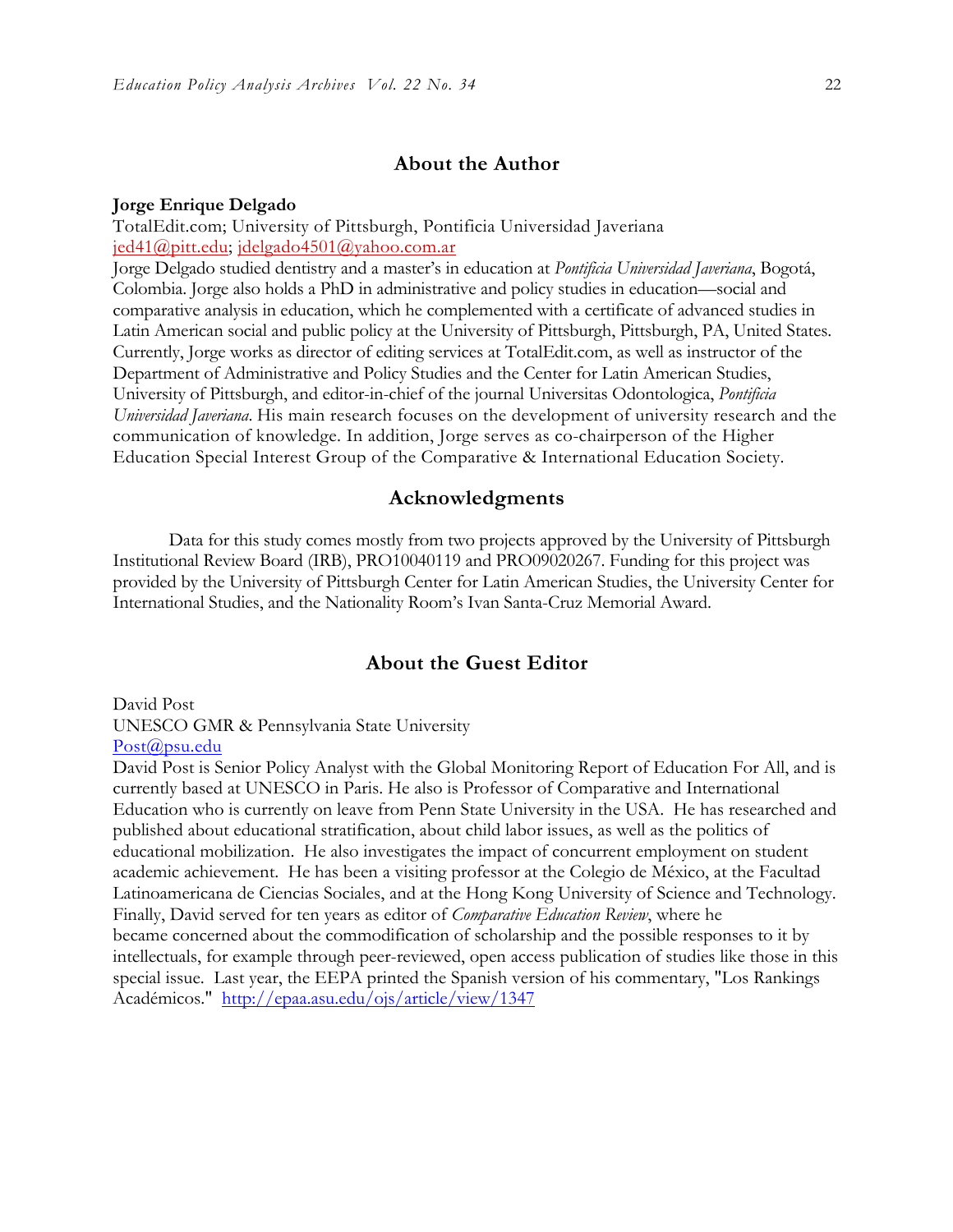# **SPECIAL ISSUE The Future of Education Research Journals** education policy analysis archives

Volume 22 Number 34 May 5th, 2014 ISSN 1068-2341

☺ SOME RIGHTS RESERVED Readers are free to copy, display, and distribute this article, as long as the work is attributed to the author(s) and **Education Policy Analysis Archives,** it is distributed for noncommercial purposes only, and no alteration or transformation is made in the work. More details of this Creative Commons license are available at

http://creativecommons.org/licenses/by-nc-sa/3.0/. All other uses must be approved by the author(s) or **EPAA**. **EPAA** is published by the Mary Lou Fulton Institute and Graduate School of Education at Arizona State University Articles are indexed in CIRC (Clasificación Integrada de Revistas Científicas, Spain), DIALNET (Spain), Directory of Open Access Journals, EBSCO Education Research Complete, ERIC, Education Full Text (H.W. Wilson), QUALIS A2 (Brazil), SCImago Journal Rank; SCOPUS, SOCOLAR (China).

Please contribute commentaries at http://epaa.info/wordpress/ and send errata notes to Gustavo E. Fischman fischman@asu.edu

**Join EPAA's Facebook community** at https://www.facebook.com/EPAAAAPE and **Twitter feed** @epaa\_aape.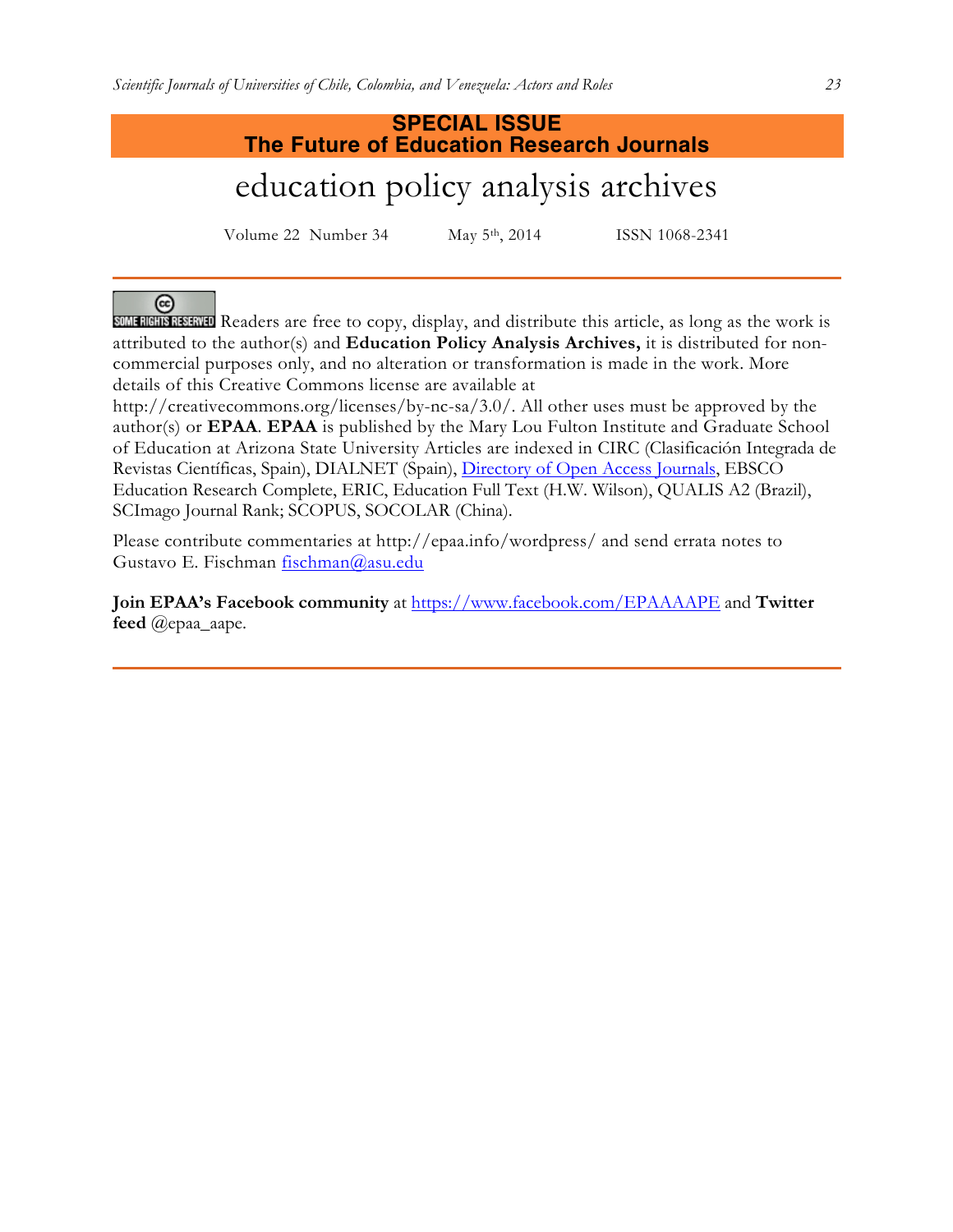# education policy analysis archives editorial board

Editor **Gustavo E. Fischman** (Arizona State University)

Associate Editors: **Audrey Amrein-Beardsley** (Arizona State University), **Rick Mintrop**, (University of California, Berkeley) **Jeanne M. Powers** (Arizona State University)

**Gary Anderson** New York University **Sarah Lubienski University of Illinois**, Urbana-**Michael W. Apple** University of Wisconsin, Madison **Samuel R. Lucas** University of California, Berkeley **Angela Arzubiaga** Arizona State University **Maria Martinez-Coslo** University of Texas, Arlington **David C. Berliner** Arizona State University **William Mathis** University of Colorado, Boulder **Robert Bickel** Marshall University **Tristan McCowan** Institute of Education, London **Henry Braun** Boston College **Heinrich Mintrop** University of California, Berkeley **Eric Camburn** University of Wisconsin, Madison **Michele S. Moses** University of Colorado, Boulder **Wendy C. Chi\*** University of Colorado, Boulder **Julianne Moss** University of Melbourne **Casey Cobb** University of Connecticut **Sharon Nichols** University of Texas, San Antonio **Arnold Danzig** Arizona State University **Noga O'Connor** University of Iowa **Antonia Darder** University of Illinois, Urbana-Champaign **Linda Darling-Hammond** Stanford University **Laurence Parker** University of Illinois, Urbana-**Chad d'Entremont** Strategies for Children | Susan L. Robertson Bristol University **John Diamond** Harvard University **John Rogers** University of California, Los Angeles **Tara Donahue** Learning Point Associates **A. G. Rud** Purdue University **Sherman Dorn** University of South Florida **Felicia C. Sanders** The Pennsylvania State University **Christopher Joseph Frey** Bowling Green State University **Melissa Lynn Freeman\*** Adams State College **Kimberly Scott** Arizona State University **Amy Garrett Dikkers** University of Minnesota **Dorothy Shipps** Baruch College/CUNY **Gene V Glass** Arizona State University **Maria Teresa Tatto** Michigan State University **Ronald Glass** University of California, Santa Cruz **Larisa Warhol** University of Connecticut **Harvey Goldstein** Bristol University **Cally Waite** Social Science Research Council **Jacob P. K. Gross** Indiana University **John Weathers** University of Colorado, Colorado **Eric M. Haas** WestEd **Kevin Welner** University of Colorado, Boulder **Kimberly Joy Howard\*** University of Southern California **Aimee Howley** Ohio University **Terrence G. Wiley** Arizona State University **Craig Howley** Ohio University **John Willinsky** Stanford University **Steve Klees** University of Maryland **Kyo Yamashiro** University of California, Los Angeles

**Jessica Allen** University of Colorado, Boulder **Christopher Lubienski** University of Illinois, Urbana-Champaign Champaign **João Paraskveva** University of Massachusetts, Dartmouth Champaign **Janelle Scott** University of California, Berkeley Springs

**Ed Wiley** University of Colorado, Boulder

**Jaekyung Lee** SUNY Buffalo  $*$  Members of the New Scholars Board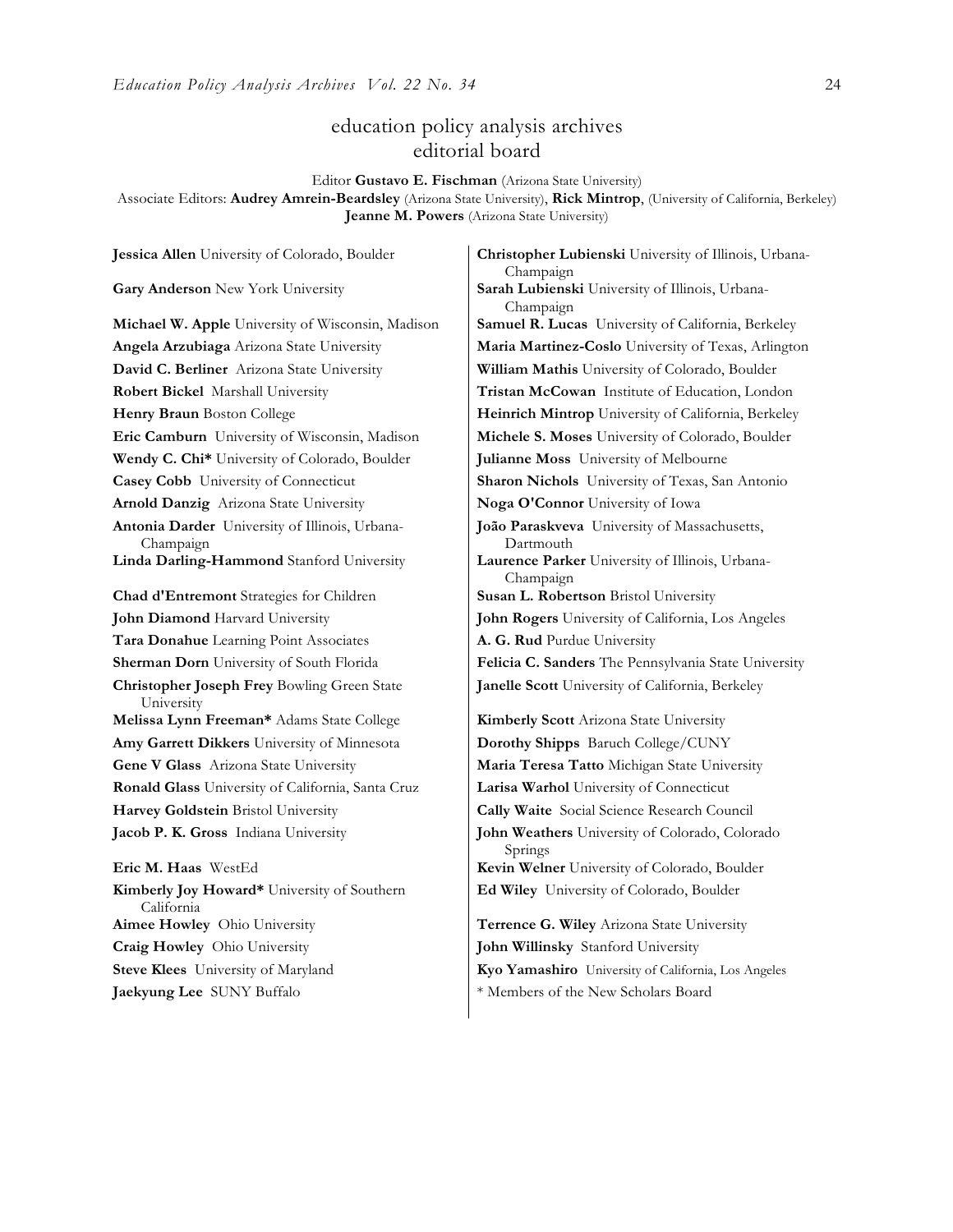# archivos analíticos de políticas educativas consejo editorial

Editor: **Gustavo E. Fischman** (Arizona State University) Editores. Asociados **Alejandro Canales** (UNAM) y **Jesús Romero Morante** (Universidad de Cantabria)

| Armando Alcántara Santuario Instituto de<br>Investigaciones sobre la Universidad y la Educación,<br>UNAM México          | Fanni Muñoz Pontificia Universidad Católica de Perú                                                  |
|--------------------------------------------------------------------------------------------------------------------------|------------------------------------------------------------------------------------------------------|
| Claudio Almonacid Universidad Metropolitana de                                                                           | Imanol Ordorika Instituto de Investigaciones                                                         |
| Ciencias de la Educación, Chile                                                                                          | Economicas - UNAM, México                                                                            |
| Pilar Arnaiz Sánchez Universidad de Murcia, España                                                                       | Maria Cristina Parra Sandoval Universidad de Zulia,<br>Venezuela                                     |
| Xavier Besalú Costa Universitat de Girona, España                                                                        | Miguel A. Pereyra Universidad de Granada, España                                                     |
| Jose Joaquin Brunner Universidad Diego Portales,<br>Chile                                                                | Monica Pini Universidad Nacional de San Martín,<br>Argentina                                         |
| Damián Canales Sánchez Instituto Nacional para la<br>Evaluación de la Educación, México                                  | Paula Razquin UNESCO, Francia                                                                        |
| María Caridad García Universidad Católica del Norte,<br>Chile                                                            | Ignacio Rivas Flores Universidad de Málaga, España                                                   |
| Raimundo Cuesta Fernández IES Fray Luis de León,<br>España                                                               | Daniel Schugurensky Universidad de Toronto-Ontario<br>Institute of Studies in Education, Canadá      |
| Marco Antonio Delgado Fuentes Universidad<br>Iberoamericana, México                                                      | Orlando Pulido Chaves Universidad Pedagógica<br>Nacional, Colombia                                   |
| Inés Dussel FLACSO, Argentina                                                                                            | José Gregorio Rodríguez Universidad Nacional de<br>Colombia                                          |
| Rafael Feito Alonso Universidad Complutense de<br>Madrid, España                                                         | Miriam Rodríguez Vargas Universidad Autónoma de<br>Tamaulipas, México                                |
| Pedro Flores Crespo Universidad Iberoamericana,<br>México                                                                | Mario Rueda Beltrán Instituto de Investigaciones sobre<br>la Universidad y la Educación, UNAM México |
| Verónica García Martínez Universidad Juárez<br>Autónoma de Tabasco, México                                               | José Luis San Fabián Maroto Universidad de Oviedo,<br>España                                         |
| Francisco F. García Pérez Universidad de Sevilla,<br>España                                                              | Yengny Marisol Silva Laya Universidad<br>Iberoamericana, México                                      |
| Edna Luna Serrano Universidad Autónoma de Baja<br>California, México                                                     | Aida Terrón Bañuelos Universidad de Oviedo, España                                                   |
| Alma Maldonado Departamento de Investigaciones<br>Educativas, Centro de Investigación y de Estudios<br>Avanzados, México | Jurjo Torres Santomé Universidad de la Coruña,<br>España                                             |
| Alejandro Márquez Jiménez Instituto de<br>Investigaciones sobre la Universidad y la Educación,<br>UNAM México            | Antoni Verger Planells University of Amsterdam,<br>Holanda                                           |
| José Felipe Martínez Fernández University of<br>California Los Angeles, USA                                              | Mario Yapu Universidad Para la Investigación<br>Estratégica, Bolivia                                 |